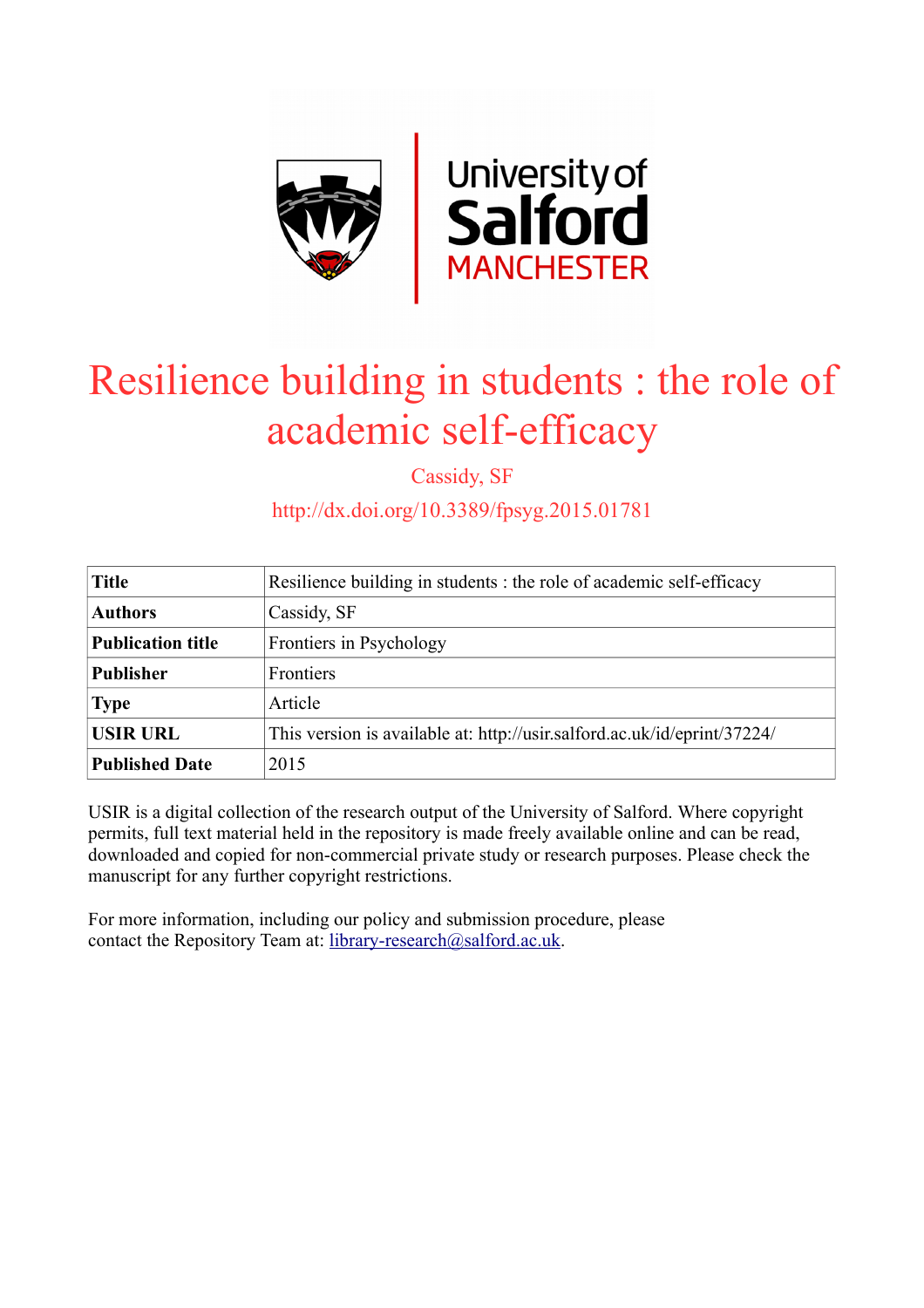



# [Resilience Building in Students: The](http://journal.frontiersin.org/article/10.3389/fpsyg.2015.01781/abstract) Role of Academic Self-Efficacy

#### [Simon Cassidy](http://loop.frontiersin.org/people/240144/overview) \*

Psychology and Public Health, University of Salford, Salford, UK

Self-efficacy relates to an individual's perception of their capabilities. It has a clear self-evaluative dimension leading to high or low perceived self-efficacy. Individual differences in perceived self-efficacy have been shown to be better predictors of performance than previous achievement or ability and seem particularly important when individuals face adversity. The study investigated the nature of the association between academic self-efficacy (ASE) and academic resilience. Undergraduate student participants ( $N = 435$ ) were exposed to an adverse situation case vignette describing either personal or vicarious academic adversity. ASE was measured pre-exposure and academic resilience was measured post-exposure. ASE was correlated with, and a significant predictor of, academic resilience and students exhibited greater academic resilience when responding to vicarious adversity compared to personal adversity. Identifying constructs that are related to resilience and establishing the precise nature of how such constructs influence academic resilience will assist the development of interventions aimed at promoting resilience in students.

# **OPEN ACCESS**

#### Edited by:

Jesus De La Fuente, University of Almería, Spain

#### Reviewed by:

Melinda J. Mollette, Gwinnett County Public Schools, USA Paola Verónica Paoloni, Universidad Nacional de Río Cuarto, Argentina

> \*Correspondence: Simon Cassidy [s.cassidy@salford.ac.uk](mailto:s.cassidy@salford.ac.uk)

#### Specialty section:

This article was submitted to Educational Psychology, a section of the journal Frontiers in Psychology

Received: 29 May 2015 Accepted: 05 November 2015 Published: 27 November 2015

#### Citation:

Cassidy S (2015) Resilience Building in Students: The Role of Academic Self-Efficacy. Front. Psychol. 6:1781. doi: [10.3389/fpsyg.2015.01781](http://dx.doi.org/10.3389/fpsyg.2015.01781) Keywords: resilience, self-efficacy, adversity, student, learning

# INTRODUCTION

# Psychological Resilience

A shift in emphasis in mental health policy to include promotion of positive mental health as a preventative measure [\(WHO, 2005\)](#page-14-0), together with the identification of resilience and coping as one of eight positive mental health grouping [\(Parkinson, 2008\)](#page-14-1), underlines the value of studies examining resilience. [Abiola and Udofia \(2011\)](#page-13-0) suggest resilience is associated with increased quality of life, wellbeing and functional capacity in times of adversity. Although there is an intuitive appreciation for the "meaning" of resilience and what it infers (about the individual), consensus in defining psychological resilience, both conceptually and operationally as a measurable construct, has yet to be reached. As [Friedland \(2005\)](#page-13-1) notes, perspectives on resilience are highly diverse and the concept of resilience is highly elusive. In an attempt to illustrate the concept, [Gilligan \(2001\)](#page-14-2) uses the example of a resilient child as a child who does better than they ought to, bearing in mind what has happened to them. [Friedland \(2005\)](#page-13-1) goes on to discuss resilience as inferring hardiness, toughness, and resistance, along with—somewhat paradoxically—elasticity and flexibility. This suggests that resilience is both multi-faceted and multi-leveled and the range of available definitions reflects this in both their depth and their breadth. Resilience is described by [Hamill \(2003\)](#page-14-3) as competence in the face of adversity and by [Gilligan](#page-14-2) [\(2001,](#page-14-2) p. 5) as "a set of qualities that help a person to withstand many of the negative effects of adversity." Pooley and Cohen [\(2010,](#page-14-4) p. 34) define resilience as "the potential to exhibit resourcefulness by using internal and external resources in response to different contextual and developmental challenges...."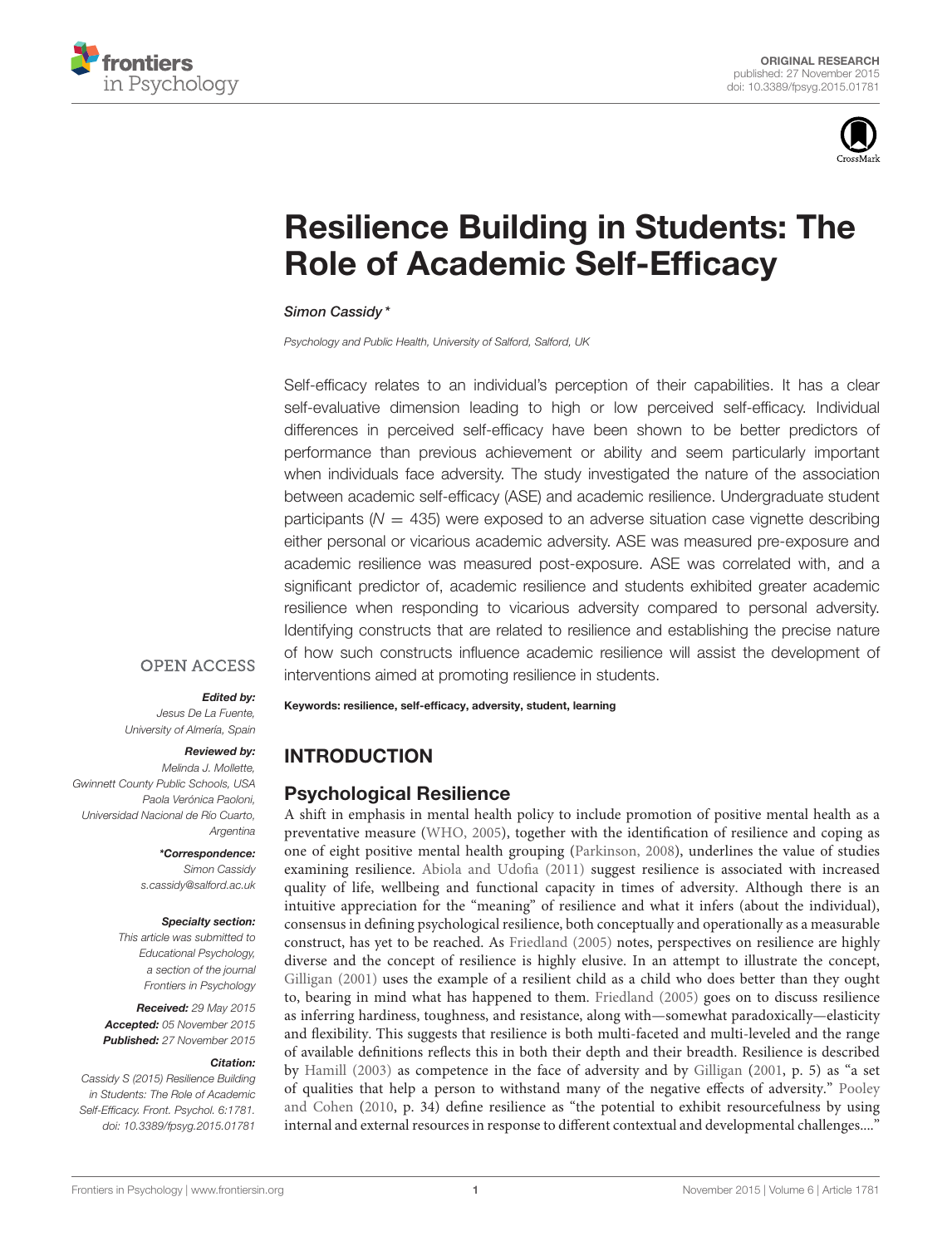[Garmezy and Masten](#page-13-2) [\(1991,](#page-13-2) p. 459) refer to resilience as "the process of, capacity for, or outcome of successful adaptation despite challenging circumstances." [Abiola and Udofia \(2011\)](#page-13-0) offer a fuller account, discussing resilience in terms of inner strength, competence, optimism, flexibility, and the ability to cope effectively when faced with adversity, minimizing the impact of risk factors, such as stressful life events, and enhancing the protective factors, such as optimism, social support, and active coping, that increase people's ability to deal with life's challenges.

Although seemingly diverse, most definitions of resilience feature adaptive, resourceful and innovative enabling responses to adversity, threat or challenge as a core element. As such, resilience is considered an asset or strength, a desirable and advantageous quality, characteristic or process that is likely to impact positively on aspects of an individual's performance, achievement, health, and wellbeing [\(Bartley et al., 2010\)](#page-13-3).

As is common with many psychological constructs—selfefficacy for example [\(Bandura, 1997\)](#page-13-4)—, there is debate around the existence and relevance of a global resilience construct. Instead, there is a strong argument for resilience to be considered—and measured—as a context-specific construct. [Riley and Masten \(2005\)](#page-14-5) explain the need to contextualize resilience on the basis that judgments about risk and adversity relate directly to events and contexts, as do evaluations of competencies and outcomes. Both [Liddle \(1994\)](#page-14-6) and Waxman et al. [\(2003\)](#page-14-7) refer to the need to contextualize resilience in order to generalize findings from resilience studies and in order to consider specific practical implications for building resilience. The present study examines resilience in the context of education and learning (i.e., academic resilience), considering resilience as an asset and seeking to identify factors that may contribute to resilience promoting interventions for students, suggested by [Zautra \(2009\)](#page-14-8) to have long-term benefits.

# Academic Resilience

[Wang et al. \(1994\)](#page-14-9) refer to academic resilience as an increased likelihood of (academic) success despite environmental adversities. Resilient students are described by [Alva \(1991\)](#page-13-5) as those who maintain high motivational achievement and performance even when faced with stressful events and conditions that place them at risk of poor performance and by [Waxman et al. \(2003\)](#page-14-7) as those who succeed at school despite the presence of adverse conditions.

As is the case with general resilience, work focussing on academic resilience has led to the emergence of apparently distinct yet related concepts and constructs, each aiming to address a seemingly similar issue. Although drawing some explicit distinctions between their own constructs and resilience [\(Perkins-Gough, 2013\)](#page-14-10), both Duckworth and Dweck provide significant contributions to the field of academic resilience with their work on "grit" and "mindset." Duckworth describes grit as an individual's tendency to sustain interest, passion, effort and persistence toward achieving long-term future goals (despite challenges and failures) and reports grit as a better predictor of academic success than IQ [\(Duckworth et al., 2007;](#page-13-6) [Duckworth,](#page-13-7) [2013\)](#page-13-7) or talent [\(Duckworth and Quinn, 2009\)](#page-13-8). [Dweck's \(2006,](#page-13-9) [2010\)](#page-13-10) work on mindset has led to the identification of two types of mindset, fixed and growth. A fixed mindset describes individuals with fixed beliefs regarding their level of intelligence and ability, which they believe remain stable. A growth mindset instead describes individuals who view their intelligence and ability simply as a basis for development and believe that challenges, including failure, are opportunities to develop their capacity for success through effort and practice. The influence of mindset is emphasized further by [Snipes et al. \(2012\)](#page-14-11), who consider a growth mindset to be a major contributory factor in the development of grit. Despite noted dissimilarities— Duckworth considers resilience to be only one factor explaining grit [\(Perkins-Gough, 2013\)](#page-14-10)—there are clear overlaps between academic resilience and the constructs proposed by Duckworth and Dweck, and their relevance is illustrated by [Farrington et al.](#page-13-11) [\(2012\)](#page-13-11) who reports that the combination of a growth mindset and grit in students is been associated with higher academic grades.

Another construct, closely related to academic resilience, proposed by [Martin and Marsh \(2008,](#page-14-12) [2009\)](#page-14-13) is academic buoyancy. Described as the "capacity to overcome setbacks, challenges, and difficulties that are part of everyday academic life." [\(Martin, 2013,](#page-14-14) p. 488) it is seen as distinct from academic resilience, which instead relates to the capacity to overcome significant adversity that threatens a student's educational development. [Martin \(2013\)](#page-14-14) does present evidence that whilst buoyancy and resilience are related, buoyancy better predicts low-level negative outcomes and resilience better predicts major negative outcomes, which aligns with [Martin and Marsh's \(2008\)](#page-14-12) earlier description of buoyancy as reflecting "everyday" academic resilience.

[Waxman et al. \(2003\)](#page-14-7) suggest that studying resilient students will provide important implications for improving the education of students at risk of academic failure and evidence already exists supporting the relevance of academic resilience. [McLafferty et al.](#page-14-15) [\(2012\)](#page-14-15) reported that both resilience and emotional intelligence predicted coping at university, with resilience as the only significant unique predictor of coping subscales for grades, attendance, and studying. Furthermore, [Abiola and Udofia](#page-13-0) [\(2011\)](#page-13-0) reported higher perceived stress, anxiety and depression in low resilience medical students following completion of a major professional examination.

[Waxman et al. \(2003\)](#page-14-7) note that resiliency refers to factors and processes that limit negative behaviors associated with stress and result in adaptive outcomes in the presence of adversity. They discuss the value of resilience studies that identify differences between resilient and non-resilient students and that focus on alterable factors to design more effective educational interventions. They suggest that focusing on educational resilience and those factors that can be altered to promote resilience may help address the gap in achievement between those students who are successful and those who are at risk of failure. Like [Wagnild \(2009\)](#page-14-16), [Waxman et al. \(2003\)](#page-14-7) further suggest that rather than being fixed, academic resilience can be promoted by focussing on alterable factors including social competence, problem-solving skills, autonomy, a sense of purpose [\(Bernard,](#page-13-12) [1993\)](#page-13-12), motivation and goal orientation, positive use of time, family life, and learning environment [\(McMillan and Reed,](#page-14-17)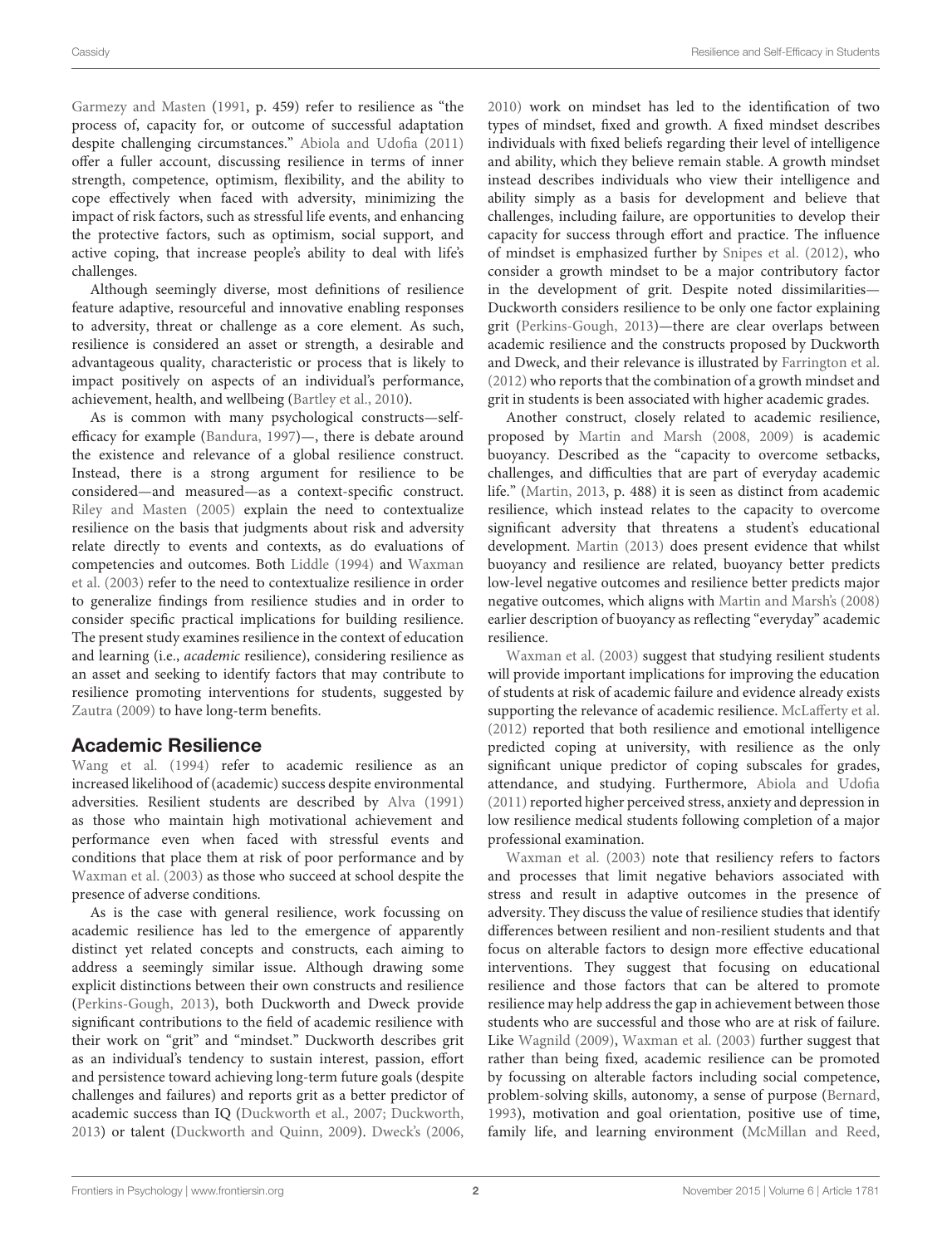[1994\)](#page-14-17). The potential for building resilience, together with Munro and Pooley's [\(2009\)](#page-14-18) suggestion that resilience may mediate adversity and success in university students and [Hamill's \(2003\)](#page-14-3) prioritizing of self-efficacy over other resilience factors, provides the major premise for the present study examining academic self-efficacy (ASE) as a factor influencing student responses to academic adversity.

# Resilience and Self-efficacy

[Waxman et al. \(2003\)](#page-14-7) proposes that academic resilience research needs to examine indicators of resiliency in order to identify what processes can promote protective mechanisms and calls for more affective and motivational training for students to assess their impact on students' affective and motivational outcomes. Aiming to provide a more "expansive" analysis of the factors related to academic resilience, [Martin and Marsh](#page-14-19) [\(2006\)](#page-14-19) reported self-efficacy, planning, persistence, anxiety, and uncertain control as predictors of academic resilience. Using class participation (behavioral) and enjoyment at school (cognitiveaffective) as educational outcome constructs and general selfesteem (global-affective) as a psychological outcome construct, Martin and Marsh hypothesized that the outcome constructs were consequential to students' capacity to effectively deal with challenge, adversity and setbacks experienced in a school setting. As hypothesized, academic resilience was the strongest—relative to the other five motivational and engagement factors—predictor of each of the outcome measures. Analysis to determine students' profiles according to academic resilience revealed that resilient students were high in self-efficacy, persistence and planning and low in anxiety and uncertain control. [Hamill \(2003\)](#page-14-3) also reported self-efficacy as an important characteristic that distinguished resilient and non-resilient 16–19 year old students.

The pursuit of those factors that distinguish resilient from non-resilient individuals and the promotion of resilience have been at the center of existing research in the field resilience [\(Hamill, 2003\)](#page-14-3). There is sufficient evidence indicating that selfefficacy is one resilience factor worthy of further study in this respect. Self-efficacy emerged as a central facet in Albert Bandura's Social Cognitive Theory, where is it described as "the belief in one's capabilities to organize and execute the course of action required to manage prospective situations" [\(Bandura,](#page-13-13) [1995,](#page-13-13) p. 2). In educational studies, individual differences in perceived self-efficacy have often been shown to be better predictors of performance than either previous achievement or ability [\(Cassidy, 2012\)](#page-13-14).

Like resilience, self-efficacy is context specific and seems particularly important when individuals face adversity, when positive self-efficacy beliefs are associated with increased motivation and perseverance [\(Bandura, 1997;](#page-13-4) [Bandura et al.,](#page-13-15) [2001\)](#page-13-15) and an increased likelihood of rejecting negative thoughts regarding own capabilities [\(Ozer and Bandura, 1990\)](#page-14-20).

Self-efficacy is considered to be the foundation of human agency [\(Bandura et al., 1999\)](#page-13-16) and is referred to as an important protective factor regulating human functioning and emotional wellbeing through cognitive, motivational, affective, and selective processes [\(Hamill, 2003\)](#page-14-3). And whilst [Bandura](#page-13-17) [\(1993\)](#page-13-17) does describe how self-efficacy operates to contribute toward academic development—stating that students' beliefs in their efficacy to regulate their own learning and master academic activities determine their aspirations, level of motivation and academic accomplishment—there is a lack evidence-based detail accounting for exactly what high self-efficacious individuals do that impacts positively on academic outcomes; as noted by [Hamill](#page-14-3) [\(2003\)](#page-14-3), despite an abundance of self-efficacy focussed research, relatively little work has examined how self-efficacy relates to resilient behaviors exhibited in response to adversity.

# Present Study

Operationalizing academic resilience as students' cognitiveaffective and behavioral responses to academic adversity, the present study seeks to establish examples of context-specific resilience factors and resilience responses to academic adversity. Self-efficacy has been identified as a key construct in previous studies examining factors affecting academic achievement (e.g., [Cassidy, 2012\)](#page-13-14), where high self-efficacy is commonly reported as associated with better academic performance. What has not been clearly established in these studies are the specific responses of self-efficacious students to instances of academic adversity, when self-efficacy beliefs are particularly relevant because of their association with increased motivation and perseverance [\(Bandura, 1997\)](#page-13-4) and resistance to negative thought (Ozer and Bandura, [1990\)](#page-14-20). [Hamill \(2003\)](#page-14-3) has explored this issue but using generalized measures of self-efficacy and coping responses in the context of general stressful life events in a small sample of 16–19 year old students—limitations which Hamil partly acknowledges. Hamil reported an association between selfefficacy and resilience, adding support to the merits of the present study and its aim of uncovering differences in context-specific resilience responses adopted by self-efficacious and non-selfefficacious students, and the study's longer-term objective of [promoting resilient re](#page-14-5)sponses in students.

Riley and Masten [\(2005,](#page-14-5) p. 13) define resilience as "referring to patterns of positive adaptation in the face of adversity...," and describe resilience as requiring "that significant adversity or threat to adaptation or development has occurred" and "that functioning is okay, either because adequate adaptation was sustained over a period of adversity or because recovery to adequate functioning has been observed." In order to represent the key constituents of resilience (i.e., adversity and positive adaption) in a context-specific and authentic manner to serve the purposes of the study, an academic adversity case vignette and a response to academic adversity scale (Academic Resilience Scale-30) were developed [see Section Academic Resilience Scale-30 (ARS-30)].

The content of the case vignette was intended to represent adversity in a context-specific academic setting that undergraduate students would consider authentic despite its hypothetical nature. The vignette describes academic failure and its wider impact as an example of authentic adversity for students. Although there is some debate in the existing literature on the specific effects of, and perceptions of, negative feedback (e.g., [Kluger and DeNisi, 1996\)](#page-14-21), reference in the vignette to failure and the wider negative impact of such failure was considered to be sufficient to instill academic adversity. There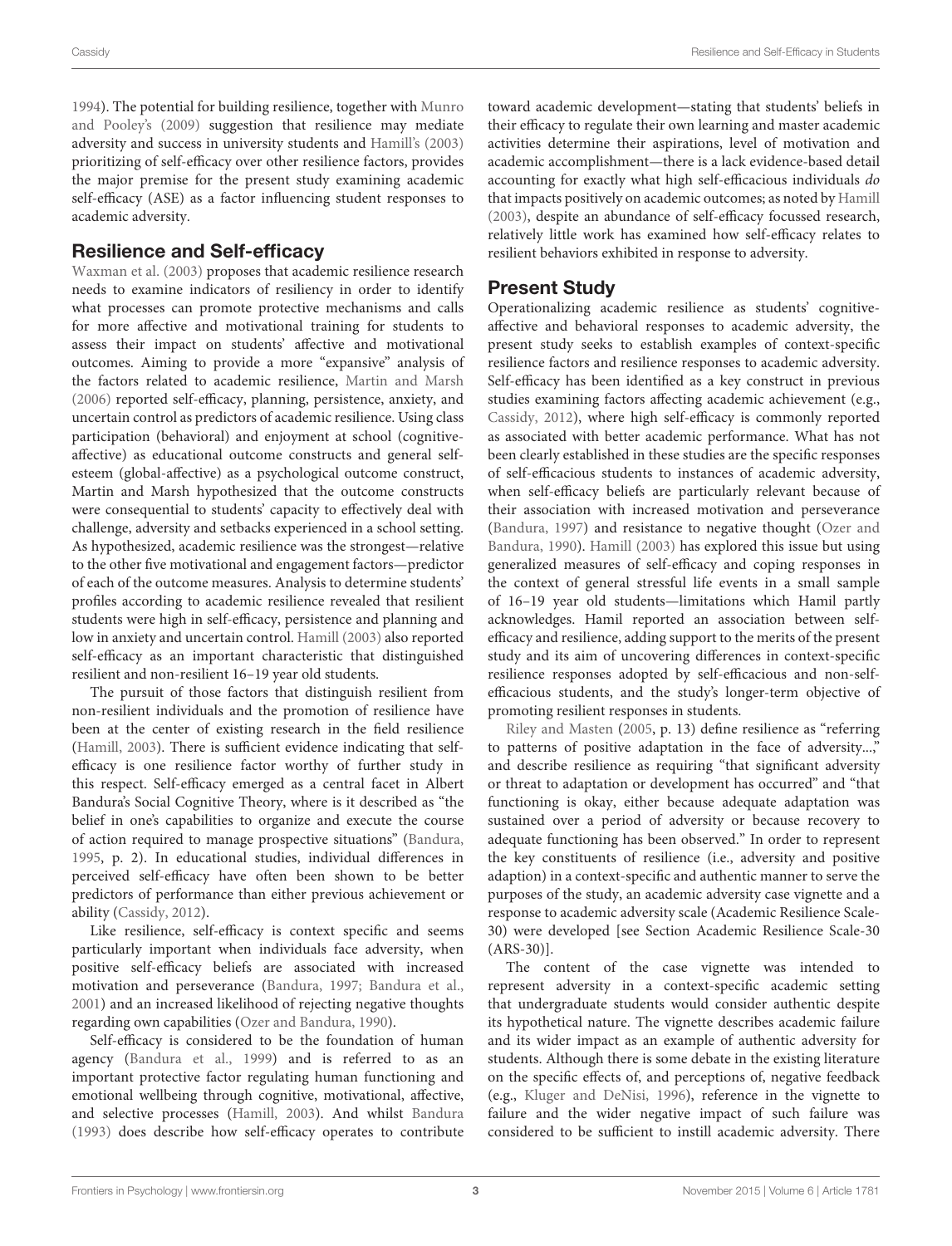are two versions of the vignette presented in Section Academic Resilience Scale-30 (ARS-30), personalized and vicarious. The personalized vignette asks that participants imagine that they are personally facing adversity and how they would respond, whilst the vicarious vignette asks participants to imagine that a fellow student is facing adversity and how that student should respond. The vicarious vignette was developed in order to explore any differences between responses to personal adversity and responses advocated for a fellow student facing adversity, and to examine in what way self-efficacy beliefs are associated with any differences. Gaining such insight may be valuable for resilience building interventions, whereby any differences in personal and advocated responses can be used to highlight selflimiting responses or belief systems that may also limit students' capacity for acting in advocate roles, including peer-assisted learning programmes.

Based on previous studies it is anticipated that findings will reveal a positive relationship between ASE and academic resilience, although it is unclear which of the 30 responses to academic adversity will present as most pivotal in defining differences in academic resilience between lower and higher ASE students. Because self-efficacy is a "self" construct most closely related to personal functioning, it is anticipated that any association between self-efficacy and resilience will be more pronounced in responses to the personal adversity vignette as compared to the vicarious adversity vignette.

# METHOD

#### Participants and Design

The sample comprised 435 British undergraduate students (see **[Tables 1,](#page-4-0) [2](#page-4-1)**). The study adopted a self-report questionnaire-based design with correlational and between-subjects components. Academic self-efficacy and academic resilience were measured during a single data collection point in participants' first, second, or third year as undergraduates. Gender, age, and year of study data were also collected. Whilst the gender bias evident within the sample was not desirable, that over 80% of the sample were female is representative of a typical student intake, at least in psychology [\(Bourne, 2014\)](#page-13-18).

<span id="page-4-0"></span>

| TABLE 1   Total sample details. |              |      |                                                        |        |        |        |  |
|---------------------------------|--------------|------|--------------------------------------------------------|--------|--------|--------|--|
|                                 | Total sample | Male | Female                                                 | Year 1 | Year 2 | Year 3 |  |
| $\mathcal N$                    | 435          | 76   | 357                                                    | 326    | 45     | 63     |  |
| Mean<br>Age (SD)                | 22.6(6.4)    |      | 22.9 (6.9) 22.6 (6.2) 22.5 (6.8) 22.6 (5.4) 23.4 (4.3) |        |        |        |  |

#### **Materials**

#### General Academic Self-efficacy Scale (GASE)

This is 23 item context-specific scale measuring student ASE. The General Academic Self-Efficacy Scale was adapted from the Health Student Self-Efficacy (HSSE) Scale originally developed by [Eachus \(1993\)](#page-13-19) as a measure of self-efficacy beliefs in students on health-related courses involving clinical training and practice. [Cassidy and Eachus \(2002\)](#page-13-20) revised the HSSE scale, removing reference to clinical placements, and developed the GASE scale for use with general undergraduate student populations. Participants record their level of agreement with each of the 23 items along a 9-point Likert scale from strongly agree to strongly disagree. The scale contains both positively and negatively worded items, examples of which include "I know I have the ability to complete this course successfully" and "I have some doubts about my ability to grasp some of the topics taught on this course." Scores for negatively worded items are reversed so that a high GASE score indicates high (or positive) ASE. Scores for the 23 items are summed providing a total scale score between 23 and 207. [Cassidy and Eachus \(2002\)](#page-13-20) report high internal ( $\alpha =$ 0.86) and external ( $r = 0.71$ ) reliability for the GASE scale and construct validity is further demonstrated through significant correlations with academic locus of control and computer user self-efficacy. A similarly high alpha ( $\alpha$  = 0.84,  $N$  = 434) is reported in the present study.

#### Academic Resilience Scale-30 (ARS-30)

In the absence of a suitable measure of academic resilience, the ARS-30 was developed as a context-specific measure of student response to academic adversity. Scale items represent a sample of relevant positively and negatively phrased behavioral and cognitive-affective responses that participants have to rate as likely or unlikely along a 5-point Likert scale following exposure to the personal or vicarious adversity case vignette:

Personal Vignette: You have received your mark for a recent assignment and it is a "fail." The marks for two other recent assignments were also poorer than you would want as you are aiming to get as good a degree as you can because you have clear career goals in mind and don't want to disappoint your family. The feedback from the tutor for the assignment is quite critical, including reference to "lack of understanding" and "poor writing and expression," but it also includes ways that the work could be improved. Similar comments were made by the tutors who marked your other two assignments.

Vicarious Vignette: John has received a mark for a recent assignment and it is a "fail." The marks John received for two other recent assignments were also poorer than he would want

<span id="page-4-1"></span>

| TABLE 2   Sample details by vignette group. |  |  |  |
|---------------------------------------------|--|--|--|
|---------------------------------------------|--|--|--|

| Vignette group   | N: Total | Mean Age (SD) | n: Males | n: Females | n: Year 1 | n: Year 2 | n; Year 3 |
|------------------|----------|---------------|----------|------------|-----------|-----------|-----------|
| Personal         | 224      | 22.7(6.8)     | 42       | 180        | 167       | 23        | 31        |
| <b>Vicarious</b> | 211      | 22.5(5.8)     | 34       | 176        | 157       | 22        | 32        |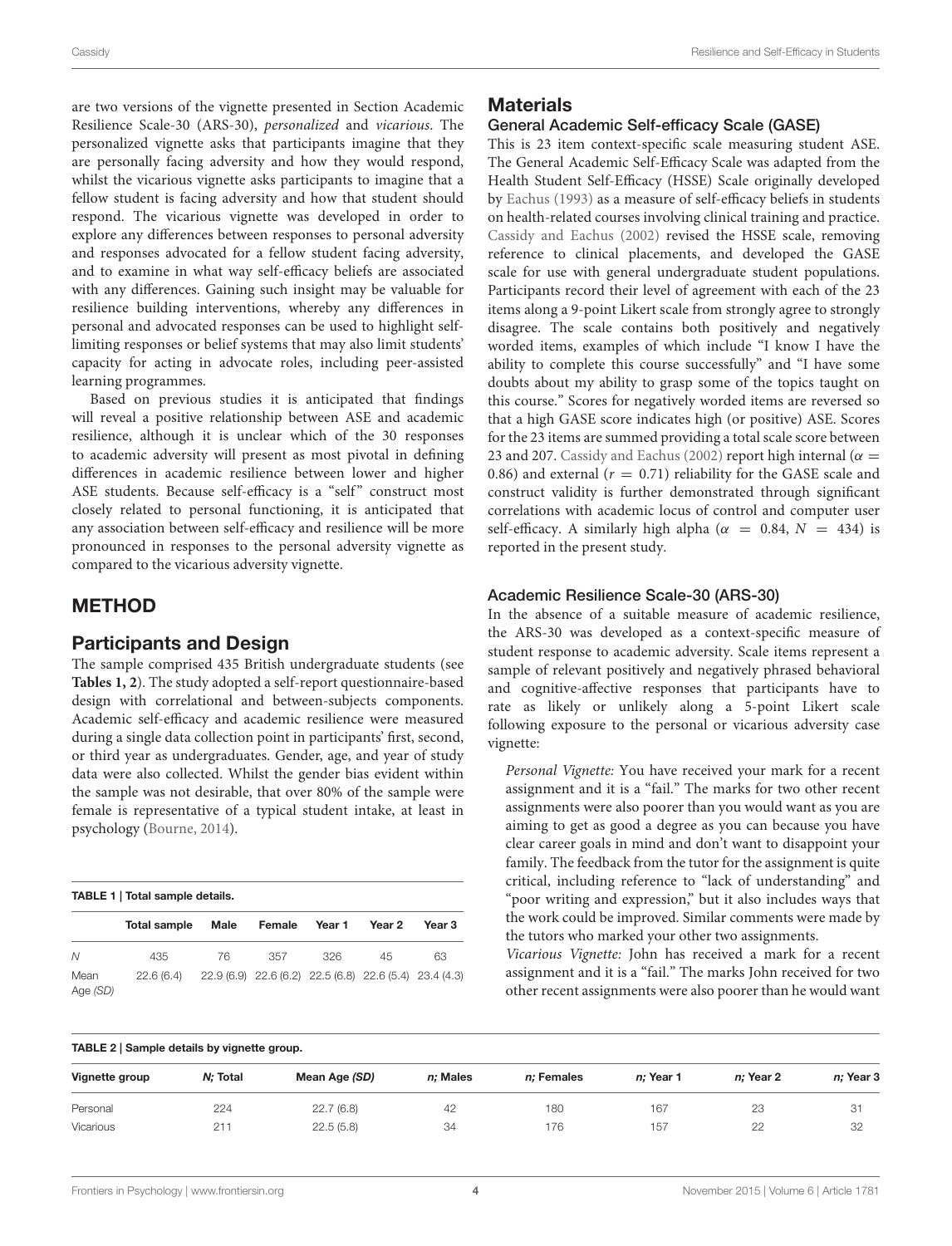as he is aiming to get as good a degree as he can because he has clear career goals in mind and doesn't want to disappoint his family. The feedback John received from the tutor for the failed assignment is quite critical, including reference to "lack of understanding" and "poor writing and expression," but it also includes ways that the work could be improved. Similar comments were made by the tutors who marked John's other two assignments.

Scoring of positively phrased items was reversed so that a high ARS-30 score indicated greater academic resilience. Cronbach's alpha for the combined ( $\alpha = 0.89$ ,  $N = 432$ ), personalized  $(\alpha = 0.88, n = 224)$  and vicarious vignette  $(\alpha = 0.85,$  $n = 208$ ) all reached acceptable levels indicating internal reliability and construct validity [\(Nunnally and Bernstein,](#page-14-22) [1994\)](#page-14-22). Analysis of the relationships between ARS-30 scores and ASE and differences between personal and vicarious responses to adversity further supported the construct validity of the ARS-30 as a measure of academic resilience (see Section Results).

Exploratory factor analysis [principle component with oblique (promax) rotation] was conducted to explore the structure of the ARS-30. Sampling adequacy was verified  $(KMO = 0.91)$  and whilst initial analysis revealed seven factors with eigenvalues of 1.0 or above [\(Kaiser, 1960\)](#page-14-23) explaining 55.75% of the variance, the scree plot inflection [\(Cattell, 1966\)](#page-13-21) supported retention of only three factors [\(Hatcher, 1994;](#page-14-24) [Stevens, 2002\)](#page-14-25). The three factor model explained 40% of the variance with all items except one, which loaded at 0.29—loading above 0.3 [\(Field, 2014\)](#page-13-22). Interpretation of Item-factor clustering suggests that factor 1 represents positive or adaptive responses to adversity, factor 2 represents negative or non-adaptive responses to adversity and factor 3 represents long-term future aspirations. Thus, factors 1 and 2 may simply represent two aspects of the same underlying generalized academic resilience construct. This is partly supported by [Schmitt and Stults \(1985\)](#page-14-26) and [Spector et al.](#page-14-27) [\(1997\)](#page-14-27) who report that reverse-phrased items commonly load on different factors, even in the absence of multiple constructs, and by the inter-factor correlation (−0.45) between factors 1 and 2. That factor 3 aligns with closely associated and relevant constructs such as Duckworth's "grit," which has its basis in longterm goals, suggests that a three factors solution presents an interpretable solution to the ASR-30.

#### Procedure

The study was carried out in accordance with the recommendations of the British Psychological Society Code of Ethics and Conduct and the Research, Innovation and Academic Engagement Ethical Approval Panel, University of Salford with written informed consent from all subjects in accordance with the Declaration of Helsinki.

After completing the GASE scale, participants were randomly assigned to one of the adversity vignette conditions and completed the ARS-30 (personal or vicarious). Data collection was anonymous to improve the validity of responses. A mediansplit approach was used to create discrete groups according to scores on the GASE. Participants with scores equal to or below the GASE sample median of 148 were assigned to the lower ASE group, while participants scoring above the median were assigned to the higher ASE group. Whilst the median-split approach is criticized on the basis of loss of statistical power and the potential for spurious outcomes in cases of multiple variables [\(MacCallum et al., 2002;](#page-14-28) [Irwin and McClelland, 2003\)](#page-14-29), the approach has received support in terms of producing meaningful findings that are understood by, and accessible to, a wider audience where statistical power and effect are not necessarily reduced [\(Farrington and Loeber, 2000\)](#page-13-23). Thus, the use of dichotomization here is defended on the basis that correlational and regression analysis were also performed for the main analysis using GASE scores as a continuous variable; that the mean difference between groups (30.3) provided, it is suggested, sufficient numerical distance between groups; and the wish to illustrate, in a meaningful way, distinctions between groups in terms of specific responses to adversity.

# RESULTS

Significant positive correlations between ASE and academic resilience were observed for the combined vignette groups

<span id="page-5-0"></span>

|                         |                        | Academic resilience | Academic resilience | Academic resilience |
|-------------------------|------------------------|---------------------|---------------------|---------------------|
|                         |                        | (combined groups)   | (personal group)    | (vicarious group)   |
| Zero order correlations | Academic self-efficacy | $0.34***$           | $0.51**$            | $0.21*$             |
|                         |                        | $(N = 431)$         | $(n = 224)$         | $(n = 207)$         |
| Model statistics        | $F$ (df)               | 55.45 (1,429)       | 78.83 (1,222)       | 9.78(1,205)         |
|                         | $\overline{P}$         | < 0.001             | < 0.001             | $=0.002$            |
|                         | $R^2$                  | 0.14                | 0.262               | 0.046               |
| Predictor statistics    | B                      | 0.25                | 0.37                | 0.13                |
|                         |                        | 7.45                | 8.88                | 3.13                |
|                         | P                      | < 0.001             | < 0.001             | $=0.002$            |

 $*_{p} = 0.002$ ,  $*_{p} < 0.001$ .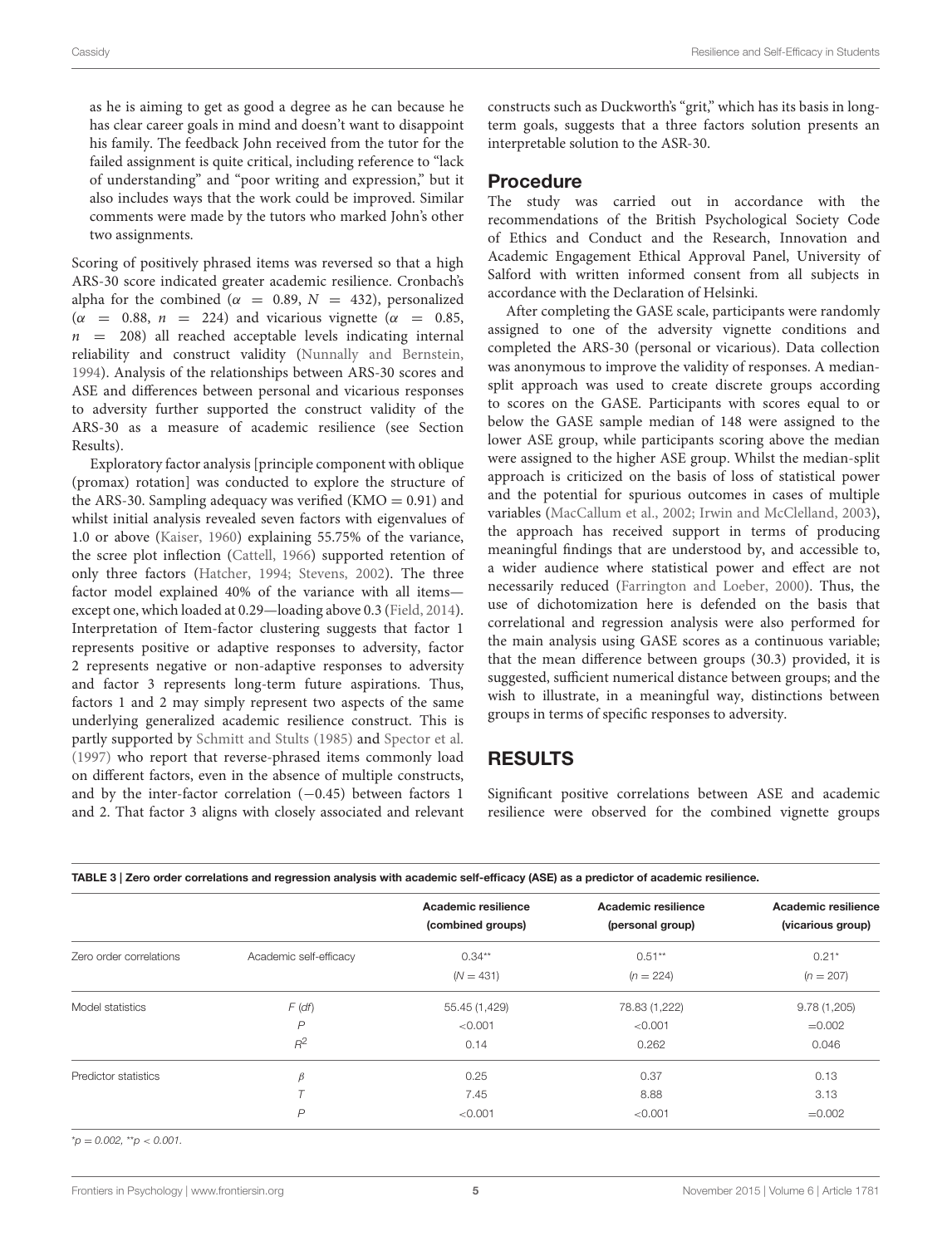(medium effect size  $r = 0.34$ , [Cohen, 1988\)](#page-13-24) and for the personal (large effect size  $r = 0.51$ ) and vicarious vignette groups (small effect size  $r = 0.21$ ) separately. Academic self-efficacy was a significant predictor of academic resilience explaining 26.2% of variance in resilience in the personal vignette group, 4.6% in the vicarious vignette group, and 14% in the combined groups (see **[Table 3](#page-5-0)**).

A 2(vignette: personal vs. vicarious)  $\times$  2(ASE: lower vs. higher) between-subjects factorial ANOVA was conducted to examine differences in academic resilience between personal and vicarious vignette groups as a function of ASE (see **[Table 4](#page-6-0)**).

There were significant main effects for vignette group  $[F_{(1, 427)} = 101.91, p < 0.001, d = 0.96]$ , such that the vicarious vignette group reported significantly higher academic resilience  $(M = 128.51, SD = 11.47)$  than the personal vignette group  $(M = 116.25, SD = 14.07)$ , and for ASE group  $[F_{(1, 427)} = 38.26,$  $p \sim 0.001, d = 0.58$ , with the higher ASE group reporting significantly higher academic resilience  $(M = 126.16, SD =$ 11.99) than the lower ASE group ( $M = 118.20$ ,  $SD = 15.20$ ). A significant interaction effect  $[F(2, 427) = 10.9, p < 0.001, d =$ 0.33] indicated that the influence of ASE on increasing academic

<span id="page-6-0"></span>TABLE 4 | Mean academic resilience scores by vignette group and academic self-efficacy (ASE) Group.

| Vignette group       | Mean (SD) academic resilience | Effect size d     |              |                     |
|----------------------|-------------------------------|-------------------|--------------|---------------------|
|                      | <b>Lower ASE</b>              | <b>Higher ASE</b> | <b>Total</b> |                     |
| Personal             | 110.96                        | 122.14            | 116.25       | 0.86                |
|                      | (13)                          | (12.87)           | (14.07)      |                     |
|                      | $n = 118$                     | $n = 106$         | $N = 224$    |                     |
| Vicarious            | 126.75                        | 130.15            | 128.51       | 0.30                |
|                      | (13.05)                       | (9.54)            | (11.47)      |                     |
|                      | $n = 100$                     | $n = 107$         | $N = 207$    |                     |
| Total                | 118.20                        | 126.16            |              | 0.58                |
|                      | (15.20)                       | (11.99)           |              |                     |
|                      | $N = 218$                     | $N = 213$         |              |                     |
| <b>Effect Size d</b> | 1.21                          | 0.71              | 0.96         | $(2 \times 2)$ 0.33 |

resilience was significantly greater in the personal vignette group, where the effect size was large ( $d = 0.86$ ), than in the vicarious vignette group, where the effect size was small  $(d = 0.30)$  (see **[Figure 1](#page-6-1)**).

Both lower and higher ASE groups scored higher academic resilience when responding to the vicarious vignette than when responding to the personal vignette, though the effect size was larger for the lower ASE group (large ES  $d = 1.21$ ) than for the higher ASE group (medium ES  $d = 0.71$ ).

**[Table 5](#page-7-0)** shows ASR-30 (personal vignette) mean item scores by ASE group (lower and higher). A One-way MANOVA was performed on these data with ASE group (lower vs. higher) as the independent variable and ASR-30 item scores as the dependent variables. There was a significant multivariate effect  $[F(1, 222) =$ 2.971,  $p < 0.001$ ] and significant univariate effects. Significant univariate effects are denoted by "\*"and reflect scores indicating significantly higher academic resilience for the higher ASE group on all items except items 1, 6, 14, 26, and 29, where any differences were non-significant ( $p > 0.05$ ). Effect sizes were medium ( $d \ge$ 0.5) for 12 of the items and small  $(d > 0.2 < 0.05)$  for the remaining 13 items where a significant group difference was reported.

**[Table 6](#page-9-0)** shows ASR-30 (vicarious vignette) mean item scores by ASE group (lower and higher). A One-way MANOVA was performed on these data with ASE group (lower vs. higher) as the independent variable and ASR-30 item scores as the dependent variables. The multivariate effect was non-significant  $[F(1, 205) =$ 0.659,  $p > 0.05$ . Significant univariate effects were only found for items 6, 11, 15 and 24 ( $p < 0.05$ ) and reflect scores indicating significantly higher academic resilience for the higher ASE group, although effect sizes were small or minimal  $(d < 0.2)$ .

**[Table 7](#page-11-0)** shows ASR-30 mean item scores by vignette group. A One-way MANOVA was performed on these data with vignette group (personal vs. vicarious) as the independent variable and ARS-30 item scores as the dependent variables. There was a significant multivariate effect  $[F(1, 430) = 14.929, p < 0.001]$ and significant univariate effects. Significant univariate effects are denoted by "<sup>∗</sup> " and "∗∗" and reflect scores indicating significantly higher academic resilience for the vicarious group on all items except items 5 and 19 where academic resilience was significantly lower in the vicarious group (with minimal or small effect size)

<span id="page-6-1"></span>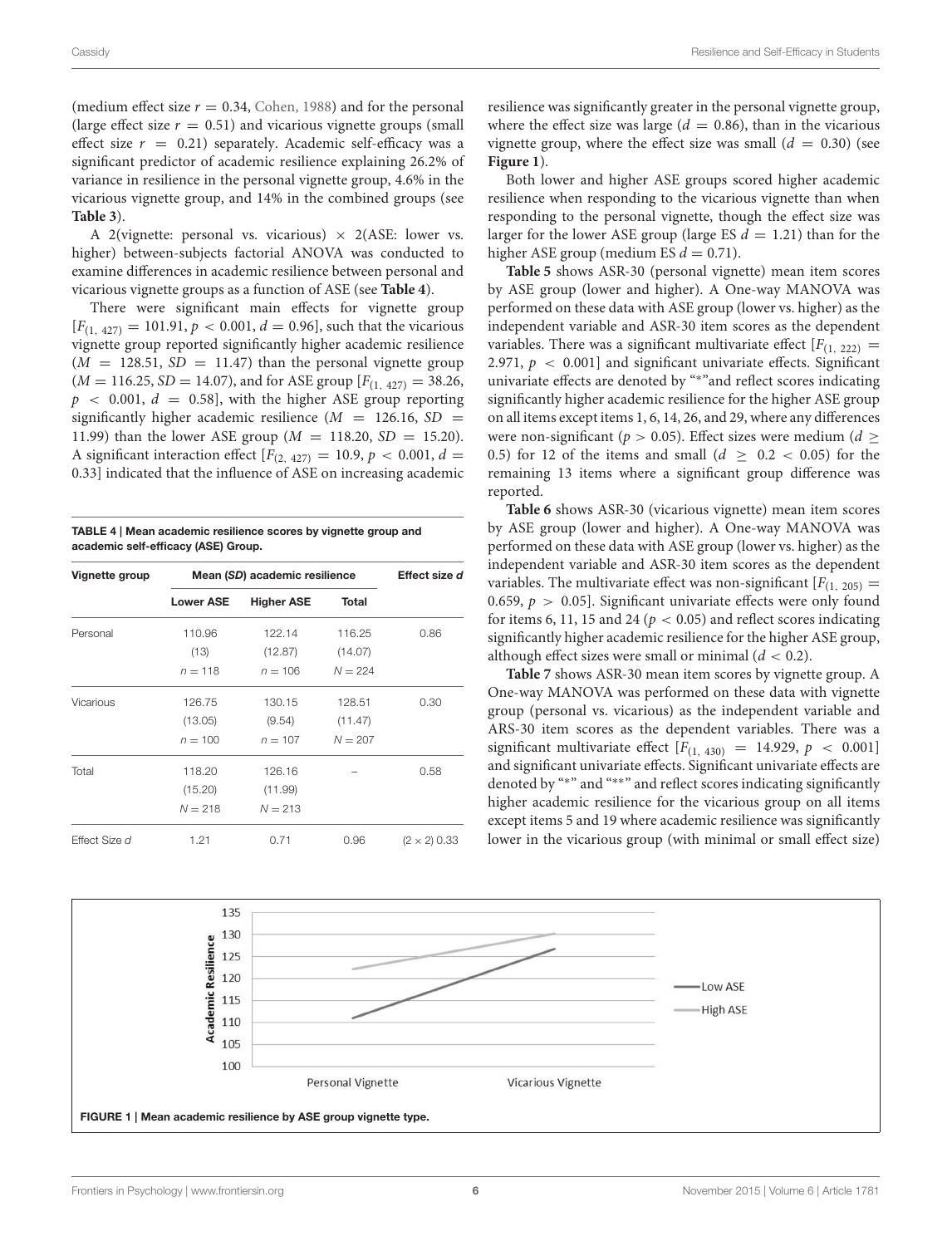#### <span id="page-7-0"></span>TABLE 5 | Academic resilience scale (personal vignette) item summary statistics by academic self-efficacy (ASE) group.

| Item                                                                         |                                 | Mean (SD)                        | <b>Mean difference</b> | Effect size d |
|------------------------------------------------------------------------------|---------------------------------|----------------------------------|------------------------|---------------|
| $1 = disagree5 = agree$                                                      | <b>Lower ASE</b><br>$(n = 118)$ | <b>Higher ASE</b><br>$(n = 106)$ |                        |               |
| 1. I would not accept the tutors' feedback                                   | 0.76<br>(1.1)                   | 0.69<br>(1.1)                    | 0.07                   | 0.06          |
| 2. I would use the feedback to improve my work                               | 4.67<br>(0.56)                  | 4.92<br>(0.27)                   | $0.30*$                | 0.57          |
| 3. I would just give up                                                      | 0.72<br>(0.88)                  | 0.22<br>(0.57)                   | $0.50*$                | 0.68          |
| 4. I would use the situation to motivate myself                              | 4.08<br>(0.90)                  | 4.41<br>(0.93)                   | $0.33*$                | 0.35          |
| 5. I would change my career plans                                            | 0.99<br>(0.94)                  | 0.58<br>(0.96)                   | $0.41*$                | 0.53          |
| 6. I would probably get annoyed                                              | 2.53<br>(1.10)                  | 2.48<br>(1.30)                   | 0.05                   | 0.04          |
| 7. I would begin to think my chances of success at university were poor      | 2.05<br>(1.12)                  | 1.65<br>(1.10)                   | $0.40*$                | 0.37          |
| 8. I would see the situation as a challenge                                  | 3.61<br>(0.99)                  | 4.19<br>(0.95)                   | $0.58*$                | 0.60          |
| 9. I would do my best to stop thinking negative thoughts                     | 3.72<br>(0.94)                  | 4.12<br>(0.94)                   | $0.40*$                | 0.42          |
| 10. I would see the situation as temporary                                   | 3.66<br>(0.86)                  | 3.98<br>(1.01)                   | $0.32*$                | 0.34          |
| 11. I would work harder                                                      | 4.50<br>(0.78)                  | 4.86<br>(0.42)                   | $0.36*$                | 0.57          |
| 12. I would probably get depressed                                           | 1.87<br>(1.14)                  | 1.50<br>(1.30)                   | $0.37*$                | 0.30          |
| 13. I would try to think of new solutions                                    | 4.04<br>(0.79)                  | 4.24<br>(0.69)                   | $0.37*$                | 0.51          |
| 14. I would be very disappointed                                             | 3.23<br>(1.05)                  | 3.26<br>(1.15)                   | 0.04                   | 0.03          |
| 15. I would blame the tutor                                                  | 0.80<br>(0.96)                  | 0.56<br>(0.81)                   | $0.24*$                | 0.27          |
| 16. I would keep trying                                                      | 4.37<br>(0.70)                  | 4.80<br>(0.47)                   | $0.43*$                | 0.72          |
| 17. I would not change my long-term goals and ambitions                      | 3.97<br>(0.98)                  | 4.38<br>(0.92)                   | $0.41*$                | 0.43          |
| 18. I would use my past successes to help motivate myself                    | 4.07<br>(0.99)                  | 4.58<br>(0.73)                   | $0.51*$                | 0.59          |
| 19. I would begin to think my chances of getting the job I want were<br>poor | 1.99<br>(1.14)                  | 1.24<br>(1.10)                   | $0.76*$                | 0.67          |
| 20. I would start to monitor and evaluate my achievements and effort         | 3.86<br>(0.94)                  | 4.13<br>(0.94)                   | $0.28*$                | 0.48          |
| 21. I would seek help from my tutors                                         | 4.03<br>(1.12)                  | 4.64<br>(0.57)                   | $0.61*$                | 0.69          |
| 22. I would give myself encouragement                                        | 3.85<br>(0.94)                  | 4.29<br>(0.86)                   | $0.45*$                | 0.49          |
| 23. I would stop myself from panicking                                       | 3.20<br>(1.14)                  | 3.76<br>(1.10)                   | $0.56*$                | 0.51          |
| 24. I would try different ways to study                                      | 3.85<br>(0.97)                  | 4.23<br>(0.90)                   | $0.38*$                | 0.41          |

(Continued)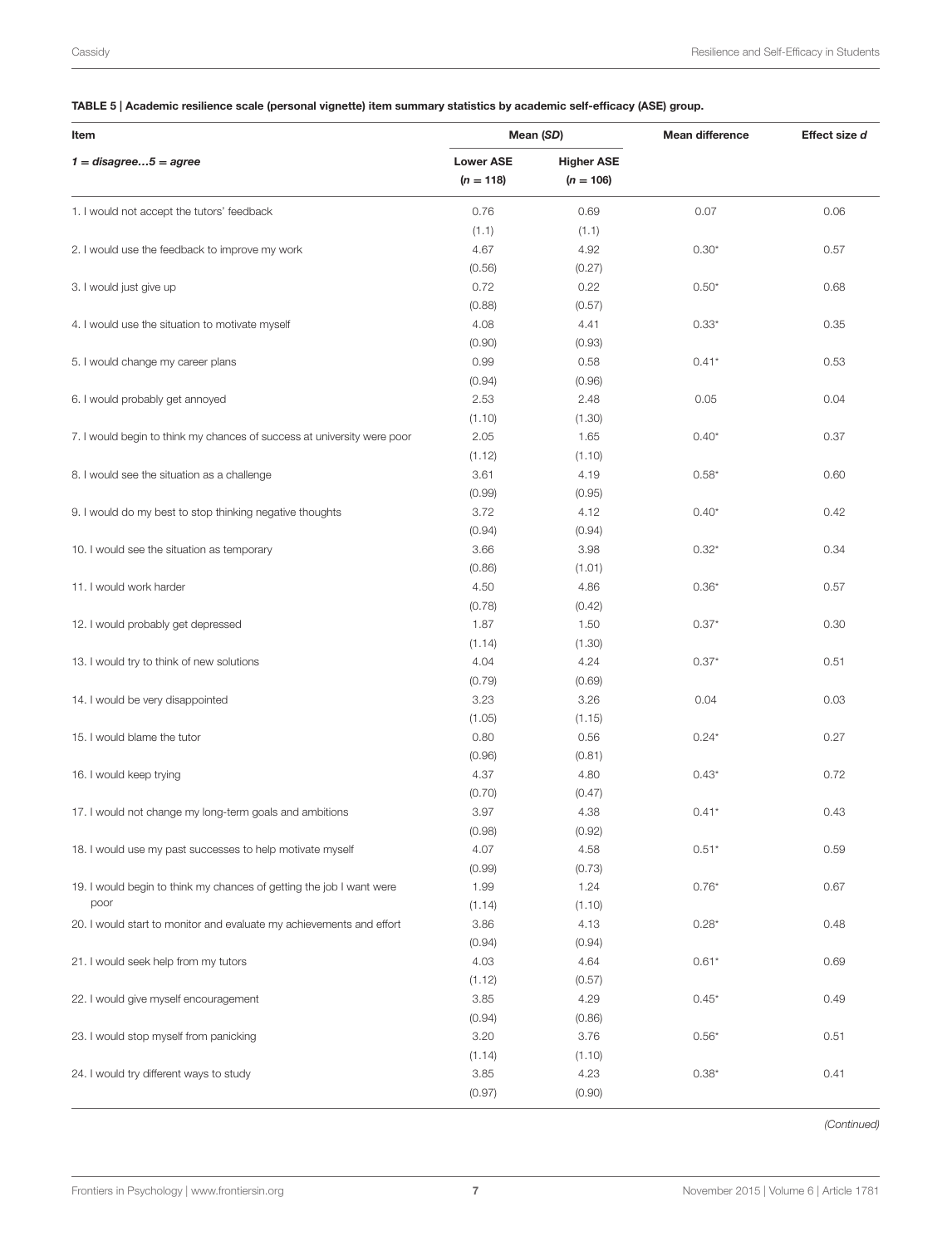#### TABLE 5 | Continued

| Item                                                               |                                 | Mean (SD)                        | <b>Mean difference</b> | Effect size d |
|--------------------------------------------------------------------|---------------------------------|----------------------------------|------------------------|---------------|
| $1 = distance5 = agree$                                            | <b>Lower ASE</b><br>$(n = 118)$ | <b>Higher ASE</b><br>$(n = 106)$ |                        |               |
| 25. I would set my own goals for achievement                       | 4.00                            | 4.31                             | $0.31*$                | 0.38          |
|                                                                    | (0.82)                          | (0.81)                           |                        |               |
| 26. I would seek encouragement from my family and friends          | 3.58                            | 3.77                             | 0.19                   | 0.14          |
|                                                                    | (1.33)                          | (1.35)                           |                        |               |
| 27. I would try to think more about my strengths and weaknesses to | 3.92                            | 4.29                             | $0.38*$                | 0.44          |
| help me work better                                                | (0.86)                          | (0.82)                           |                        |               |
| 28. I would feel like everything was ruined and was going wrong    | 1.80                            | 1.22                             | $0.58*$                | 0.48          |
|                                                                    | (1.22)                          | (1.22)                           |                        |               |
| 29. I would start to self-impose rewards and punishments depending | 2.66                            | 2.90                             | 0.24                   | 0.19          |
| on my performance                                                  | (1.22)                          | (1.30)                           |                        |               |
| 30. I would look forward to showing that I can improve my grades   | 4.07                            | 4.56                             | $0.49*$                | 0.58          |
|                                                                    | (0.94)                          | (0.73)                           |                        |               |
|                                                                    |                                 |                                  |                        |               |

 $*p < 0.001$ ,  $F_{(1, 222)}$  for univariate tests.

and items 1, 2, 10, 11, 13, 15, and 17, where any differences were non-significant ( $p > 0.05$ ). Effect sizes were large ( $d \ge 0.8$ ) for one item, medium ( $d \geq 0.5$ ) for seven items, small ( $d \geq 0.2$ ) for 12 items, and minimal  $(d < 0.2)$  for the remaining three items where a significant group difference was reported.

**[Figure 2](#page-12-0)** shows that while the difference in mean academic resilience scores between the personal and vicarious vignette groups was significant  $[t_{(430)} = 9.908, p < 0.001]$ , with a large effect size ( $d = 0.96$ ), there was no significant difference in ASE scores  $[t_{(432)} = 0.356, p > 0.05]$ .

#### Age, Gender, and Year of Study Analysis

Gender and year of study analysis did not reveal any significant differences in academic resilience ( $p > 0.05$ ). Correlational analysis did not reveal any significant association between age and academic resilience ( $p > 0.05$ ), although a small significant correlation between age and ASE  $[r_{(429)} = 1.58, p < 0.001]$  was reported.

# **DISCUSSION**

Overall results support the hypothesis that ASE is associated with, and a predictor of, academic resilience. Significant positive correlations between ASE and academic resilience were reported for both the personal and vicarious vignettes, although effect size was large for the personal vignette group and small for the vicarious vignette group. Analysis of ASE as a predictor of academic resilience also led to significant results for each of the vignette groups, with the greatest variance in academic resilience (26.2%) accounted for in the personal vignette group compared to only 4.6% in the vicarious group. Although previous studies have reported self-efficacy as an important contributory factor for resilience [\(Hamill, 2003;](#page-14-3) Martin and Marsh, [2006\)](#page-14-19), the present study offers additional insight into the context-specific interplay of these constructs. As advocated by [Pajares \(1996\)](#page-14-30) and by [Riley and Masten \(2005\)](#page-14-5), [Liddle \(1994\)](#page-14-6)

and [Waxman et al. \(2003\)](#page-14-7), both self-efficacy and resilience were measured as context-specific constructs and in relation to—it is argued here—an authentic adverse situation and relevant adaptive responses. In both general and context-specific terms, findings support the relevance of self-efficacy beliefs to individual psychological resilience; having positive self-efficacy beliefs is likely to contribute toward increased resilience in students.

Once a relationship between ASE and academic resilience was established, further analysis sought to identify differences between lower and higher self-efficacy students in their specific responses to adversity. As anticipated, higher self-efficacy students reported significantly higher academic resilience for both case vignettes, although a significant interaction effect indicated greater influence of self-efficacy for the personal vignette, where the effect size was large, than for the vicarious vignette, where the effect size was small. The greater influence of self-efficacy on personal resilience is unsurprising in light of [Bandura's \(1993\)](#page-13-17) account of self-efficacy as a mechanism of personal agency that makes causal contributions to own functioning. Analysis of responses to individual items on the Academic Resilience Scale-30 (personal vignette) showed that the higher self-efficacy group scored significantly higher on 25 of the 30 items, with small to medium effect sizes reported (see **[Table 5](#page-7-0)**). This level of analysis highlights specific examples of responses to adversity where self-efficacious students responded in a more adaptive manner, providing a basis to better understand the precise nature of the influence of self-efficacy on resilience and offering a potential basis for interventions promoting resilience. Conversely, the items where there was no significant difference between self-efficacy groups are of little value in differentiating resilient and non-resilient students, at least on the basis of ASE beliefs. Responses to these items could still be adaptive or non-adaptive, conferring resilience or lack of it, but may be determined by individual difference constructs or processes other than self-efficacy. Similar analysis of responses to the vicarious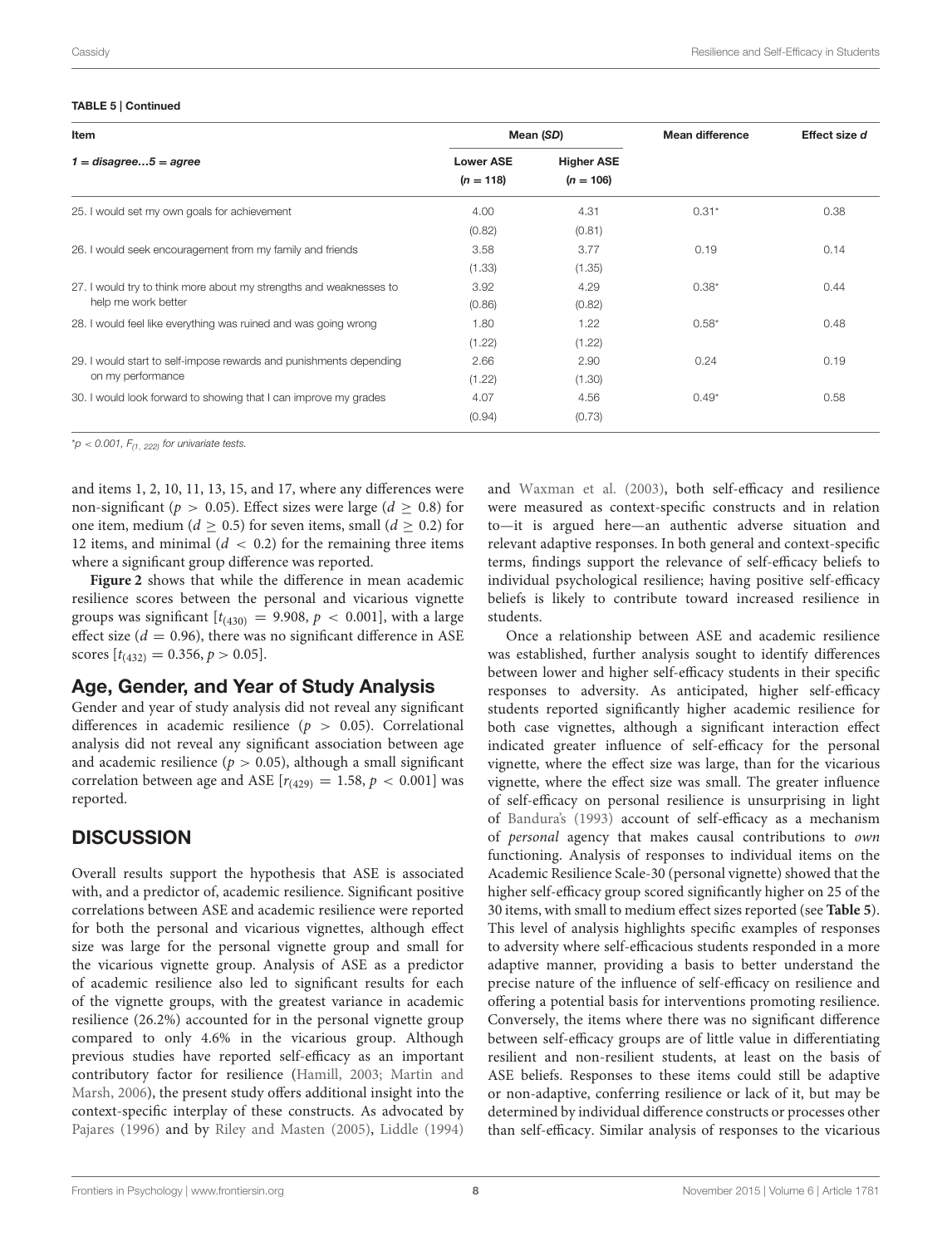#### <span id="page-9-0"></span>TABLE 6 | Academic resilience scale (vicarious vignette) item summary statistics by academic self-efficacy (ASE) group.

| Item                                                                           |                                 | Mean (SD)                        | <b>Mean difference</b> | Effect size d |  |
|--------------------------------------------------------------------------------|---------------------------------|----------------------------------|------------------------|---------------|--|
| $1 =$ disagree $5 =$ agree                                                     | <b>Lower ASE</b><br>$(n = 100)$ | <b>Higher ASE</b><br>$(n = 107)$ |                        |               |  |
| 1. He should not accept the tutors' feedback                                   | 0.74<br>(1.11)                  | 0.65<br>(1.14)                   | 0.09                   | 0.08          |  |
| 2. He should use the feedback to improve his work                              | 04.72<br>(0.70)                 | 4.78<br>(0.79)                   | 0.06                   | 0.08          |  |
| 3. He should just give up                                                      | 0.18<br>(0.59)                  | 0.16<br>(0.62)                   | 0.02                   | 0.03          |  |
| 4. He should use the situation to motivate himself                             | 4.43<br>(0.98)                  | 4.53<br>(0.96)                   | 0.10                   | 0.10          |  |
| 5. He should change his career plans                                           | 1.01<br>(0.94)                  | 1.05<br>(0.99)                   | 0.04                   | 0.04          |  |
| 6. He would probably get annoyed                                               | 1.25<br>(1.17)                  | 0.90<br>(0.92)                   | $0.35*$                | 0.33          |  |
| 7. He should begin to think his chances of success at university were poor     | 0.73<br>(0.94)                  | 0.53<br>(0.69)                   | 0.20                   | 0.24          |  |
| 8. He should see the situation as a challenge                                  | 4.24<br>(0.78)                  | 4.29<br>(0.77)                   | 0.05                   | 0.06          |  |
| 9. He should do his best to stop thinking negative thoughts                    | 4.37<br>(0.90)                  | 4.46<br>(0.90)                   | 0.09                   | 0.10          |  |
| 10. He should see the situation as temporary                                   | 4.01<br>(0.94)                  | 3.98<br>(1.17)                   | 0.03                   | 0.03          |  |
| 11. He should work harder                                                      | 4.43<br>(0.83)                  | 4.67<br>(0.67)                   | $0.24*$                | 0.32          |  |
| 12. He would probably get depressed                                            | 1.41<br>(1.10)                  | 1.27<br>(1.00)                   | 0.14                   | 0.13          |  |
| 13. He should try to think of new solutions                                    | 4.21<br>(0.88)                  | 4.35<br>(0.85)                   | 0.14                   | 0.16          |  |
| 14. He would be very disappointed                                              | 2.73<br>(1.24)                  | 2.70<br>(1.24)                   | 0.03                   | 0.02          |  |
| 15. He should blame the tutor                                                  | 0.71<br>(1.05)                  | 0.61<br>(0.67)                   | $0.30*$                | 0.34          |  |
| 16. He should keep trying                                                      | 4.73<br>(0.69)                  | 4.83<br>(0.61)                   | 0.10                   | 0.15          |  |
| 17. He should not change his long-term goals and ambitions                     | 4.30<br>(0.91)                  | 4.32<br>(0.90)                   | 0.02                   | 0.02          |  |
| 18. He should use his past successes to help motivate himself                  | 4.58<br>(0.68)                  | 4.63<br>(0.68)                   | 0.05                   | 0.07          |  |
| 19. He should begin to think his chances of getting the job he wants were poor | 0.85<br>(1.13)                  | 0.67<br>(0.85)                   | 0.08                   | 0.08          |  |
| 20. He should start to monitor and evaluate his achievements and effort        | 4.29<br>(0.86)                  | 4.42<br>(0.79)                   | 0.13                   | 0.16          |  |
| 21. He should seek help from his tutors                                        | 4.75<br>(0.61)                  | 4.86<br>(0.50)                   | 0.11                   | 0.20          |  |
| 22. He should give himself encouragement                                       | 4.56<br>(0.70)                  | 4.74<br>(0.65)                   | 0.18                   | 0.27          |  |
| 23. He should stop himself from panicking                                      | 4.35<br>(0.80)                  | 4.46<br>(0.77)                   | 0.11                   | 0.14          |  |
| 24. He should try different ways to study                                      | 4.44<br>(0.80)                  | 4.56<br>(0.66)                   | $0.21*$                | 0.16          |  |

(Continued)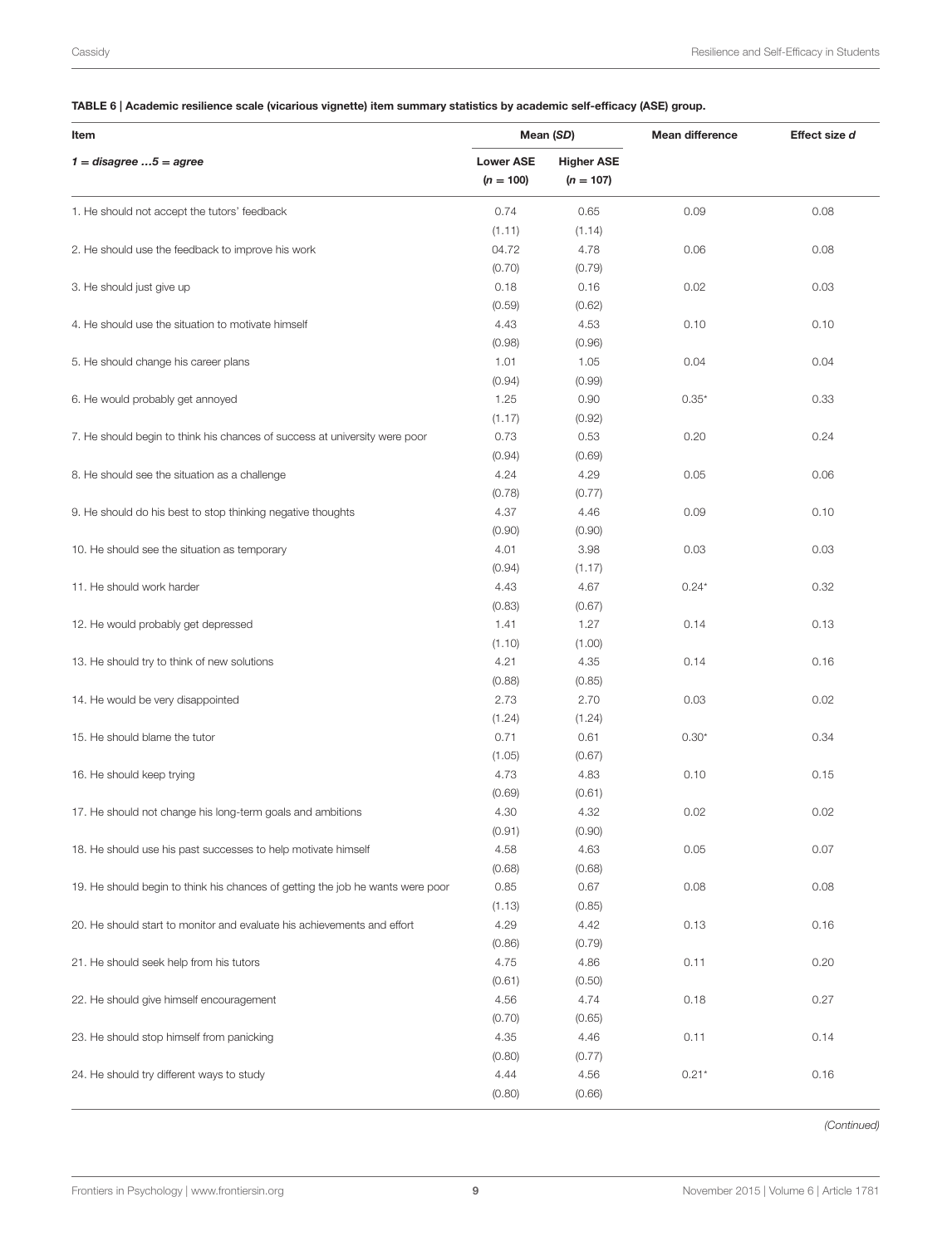#### TABLE 6 | Continued

| Item                                                                           | Mean (SD)                       |                                  | <b>Mean difference</b> | Effect size d |
|--------------------------------------------------------------------------------|---------------------------------|----------------------------------|------------------------|---------------|
| $1 = distance$ $5 = agree$                                                     | <b>Lower ASE</b><br>$(n = 100)$ | <b>Higher ASE</b><br>$(n = 107)$ |                        |               |
| 25. He should set his own goals for achievement                                | 4.45                            | 4.54                             | 0.09                   | 0.12          |
|                                                                                | (0.74)                          | (0.73)                           |                        |               |
| 26. He should seek encouragement from his family and friends                   | 4.34                            | 4.51                             | 0.17                   | 0.20          |
|                                                                                | (0.82)                          | (0.81)                           |                        |               |
| 27. He should try to think more about his strengths and weaknesses to help him | 4.54                            | 4.64                             | 0.10                   | 0.15          |
| work better                                                                    | (0.70)                          | (0.62)                           |                        |               |
| 28. He should feel like everything was ruined and was going wrong              | 1.05                            | 0.80                             | 0.25                   | 0.22          |
|                                                                                | (1.22)                          | (1.10)                           |                        |               |
| 29. He should start to self-impose rewards and punishments depending on his    | 3.14                            | 3.10                             | 0.04                   | 0.03          |
| performance                                                                    | (1.18)                          | (1.16)                           |                        |               |
| 30. He should look forward to showing that he can improve my grades            | 4.53                            | 4.64                             | 0.11                   | 0.15          |
|                                                                                | (0.76)                          | (0.69)                           |                        |               |

\*p < 0.05,  $F_{(1, 205)}$  for univariate tests.

adversity vignette revealed significant differences in only 4 of the 30 items, all with small effect sizes. This further supports the nature of self-efficacy as a mechanism for personal (human) agency and illustrates the limited influence of self-efficacy beliefs on the potential to perform academic advocacy roles, such as peer assisted learning mentors.

Results comparing responses to personal and vicarious vignettes revealed a significant difference and large effect size, with students reporting significantly higher resilience for the vicarious adversity vignette (see **[Figure 2](#page-12-0)**). This effect was not explained by group differences in self-efficacy. That students advocate more positive adaptive responses to adversity experienced by a peer provides potentially valuable insights for resilience building. In general terms, it supports the value of peer mentoring and peer assisted learning and lessens concerns that negative belief systems might impact negatively on academic advocacy. In fact results suggest that students, including those with lower self-efficacy, are likely to be a positive source of encouragement and resilience for peers who are experiencing challenge and adversity. This is an important finding given continued growth in the implementation, evaluation and reputed benefits of peer assisted learning initiatives (Ginsburg-Block et al., [2006;](#page-14-31) [Smith et al., 2007;](#page-14-32) [Romito, 2014\)](#page-14-33). In more specific terms, results suggest that students are aware of what are and are not adaptive responses and have the potential to exhibit greater personal resilience than they may be currently exhibiting. One aspect of interventions promoting resilience could involve highlighting this difference between personal and vicarious resilience and encouraging students to reflect on their own reasons for advocating greater resilience for their peers and to explore the potential to move toward greater personal adoption of the responses advocated for their peers. Using examples of differences in specific responses, where significant differences in 23 of the 30 items are reported (see **[Table 7](#page-11-0)**), could be helpful in this respect, enabling students to focus on areas where responses could be more adaptive.

Whilst academic resilience was significantly higher for the vicarious vignette for both lower and higher self-efficacy groups, the difference between personal and vicarious vignettes was greatest for lower self-efficacy students (see **[Figure 1](#page-6-1)**). One interpretation of this is that lower ASE students have more to gain than students with higher self-efficacy from reflecting on how they respond to adversity experienced by a peer and using this to help promote more adaptive responses to personal adversity.

Consistent with previous studies [\(Munro and Pooley, 2009;](#page-14-18) [McLafferty et al., 2012\)](#page-14-15), no significant differences in academic resilience according to age, gender, or year of study were observed in the present study. That females were heavily underrepresented in the sample does limit confidence in this particular finding, particularly in light of studies that do report greater academic resilience in female undergraduates (e.g., [Allan et al., 2014\)](#page-13-25).

#### Limitations

Although the study offers advances in applied academic resilience research and practice, some important limitations need to be considered when interpreting the results and conclusions of the study. Resilience studies commonly operationalize adversity in terms of difficult or unpleasant situations or experiences. It is suggested that the case vignettes developed for the study represent adversity in a relevant and authentic way for the purposes of studying academic adversity. Others—Martin and Marsh [\(2008,](#page-14-12) [2009\)](#page-14-13) and [Martin \(2013\)](#page-14-14) for example—may argue that the vignette is not sufficiently traumatic, stressful or prolonged to adequately represent adversity as it is routinely represented in resilience studies. The ARS-30 is a newly developed measure of academic resilience and although findings do support its reliability and validity, further development work, particularly examining its predictive validity, will add to its integrity as a measure of academic resilience. Comparisons of personal and vicarious resilience were made between subject groups, introducing individual difference error; within-subject comparisons would provide a more robust basis upon which to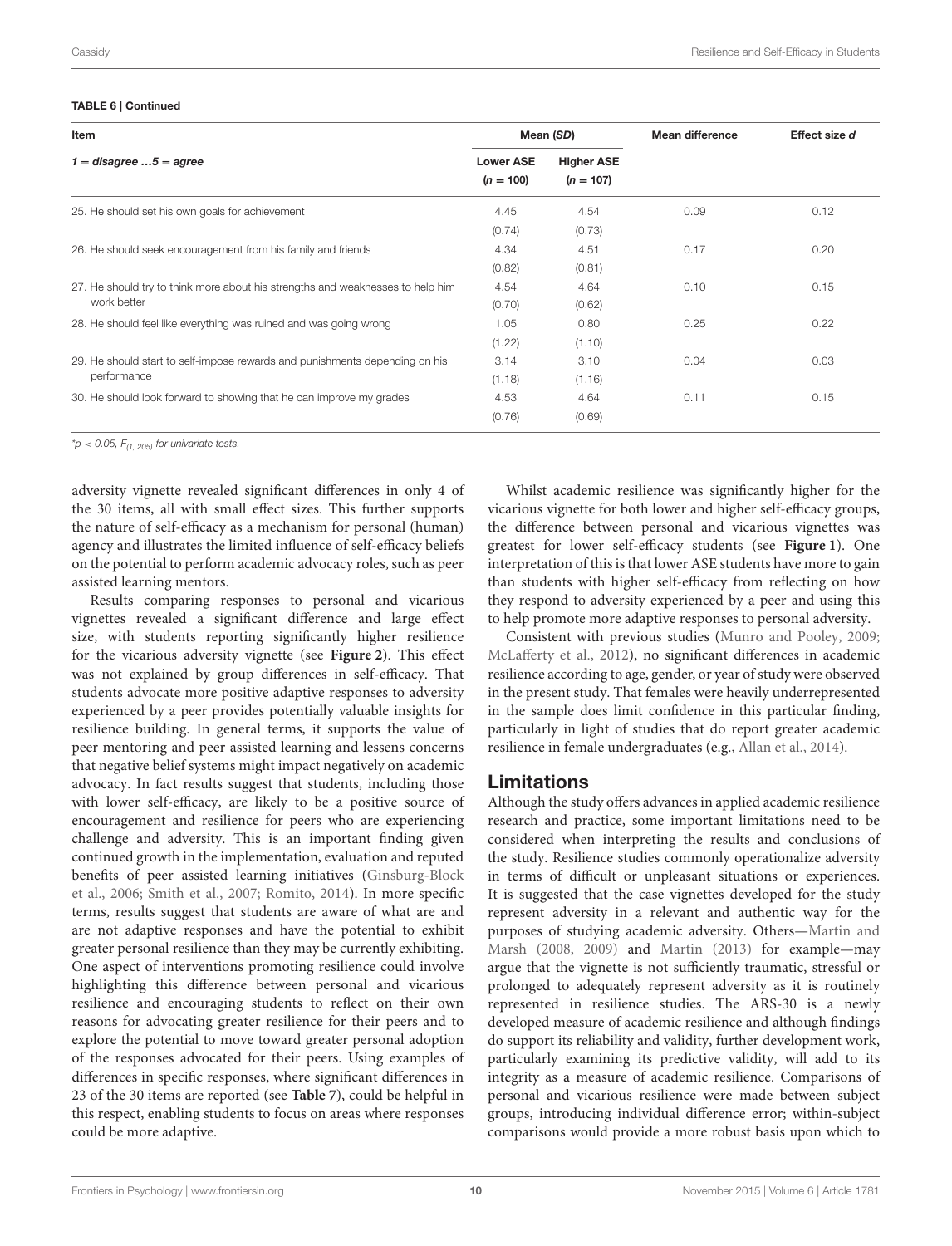# <span id="page-11-0"></span>TABLE 7 | Academic resilience scaleitem mean scores by vignette group.

| Item                                                                                     | Mean (SD)                               |                                          | <b>Mean difference</b> | Effect size d |  |
|------------------------------------------------------------------------------------------|-----------------------------------------|------------------------------------------|------------------------|---------------|--|
| $1 = distance$ 5 = agree                                                                 | <b>Personal vignette</b><br>$(n = 224)$ | <b>Vicarious vignette</b><br>$(n = 208)$ |                        |               |  |
| 1. I would [He should] not accept the tutors' feedback                                   | 0.73<br>(1.10)                          | 0.69<br>(1.13)                           | 0.04                   | 0.04          |  |
| 2. I would [He should] use the feedback to improve my work                               | 4.79<br>(0.46)                          | 4.75<br>(0.75)                           | 0.04                   | 0.06          |  |
| 3. I would [He should] just give up                                                      | 0.48<br>(0.79)                          | 0.17<br>(0.60)                           | $0.31**$               | 0.44          |  |
| 4. I would [He should] use the situation to motivate myself                              | 4.23<br>(0.93)                          | 4.49<br>(0.96)                           | $0.25*$                | 0.28          |  |
| 5. I would [He should] change my career plans                                            | 0.80<br>(0.97)                          | 1.03<br>(0.96)                           | $0.23*$                | 0.24          |  |
| 6. I [He] would probably get annoyed                                                     | 2.51<br>(1.21)                          | 1.07<br>(1.06)                           | $1.44**$               | 1.27          |  |
| 7. I would [He should] begin to think my chances of success at<br>university were poor   | 1.86<br>(1.11)                          | 0.62<br>(0.83)                           | $1.24**$               | 1.27          |  |
| 8. I would [He should] see the situation as a challenge                                  | 3.88<br>(1.10)                          | 4.26<br>(0.77)                           | $0.38**$               | 0.40          |  |
| 9. I would [He should] do my best to stop thinking negative thoughts                     | 3.91<br>(0.96)                          | 4.42<br>(0.90)                           | $0.51**$               | 0.55          |  |
| 10. I would [He should] see the situation as temporary                                   | 3.81<br>(0.94)                          | 3.99<br>(1.07)                           | 0.17                   | 0.18          |  |
| 11. I would [He should] work harder                                                      | 4.67<br>(0.66)                          | 4.56<br>(0.76)                           | 0.11                   | 0.16          |  |
| 12. I [He] would probably get depressed                                                  | 1.70<br>(1.23)                          | 1.33<br>(1.05)                           | $0.37**$               | 0.32          |  |
| 13. I would [He should] try to think of new solutions                                    | 4.22<br>(0.76)                          | 4.28<br>(0.86)                           | 0.07                   | 0.07          |  |
| 14. I would [He should] be very disappointed                                             | 3.25<br>(1.10)                          | 2.72<br>(1.23)                           | $0.53**$               | 0.45          |  |
| 15. I would [He should] blame the tutor                                                  | 0.68<br>(0.90)                          | 0.55<br>(0.88)                           | 0.13                   | 0.15          |  |
| 16. I would [He should] keep trying                                                      | 4.58<br>(0.64)                          | 4.78<br>(0.65)                           | $0.21**$               | 0.31          |  |
| 17. I would [He should] not change my long-term goals and ambitions                      | 4.16<br>(0.97)                          | 4.31<br>(0.90)                           | 0.15                   | 0.16          |  |
| 18. I would [He should] use my past successes to help motivate myself                    | 4.31<br>(0.91)                          | 4.61<br>(0.68)                           | $0.30**$               | 0.37          |  |
| 19. I would [He should] begin to think my chances of getting the job I<br>want were poor | 0.63<br>(1.18)                          | 0.81<br>(0.99)                           | $0.83**$               | 0.17          |  |
| 20. I would [He should] start to monitor and evaluate my achievements<br>and effort      | 3.99<br>(0.95)                          | 4.36<br>(0.82)                           | $0.37**$               | 0.42          |  |
| 21. I would [He should] seek help from my tutors                                         | 4.32<br>(0.95)                          | 4.81<br>(0.56)                           | $0.49**$               | 0.63          |  |
| 22. I would [He should] give myself encouragement                                        | 4.06<br>(0.93)                          | 4.65<br>(0.68)                           | $0.60**$               | 0.72          |  |
| 23. I would [He should] stop myself from panicking                                       | 3.47<br>(1.13)                          | 4.41<br>(0.78)                           | $0.94**$               | 0.97          |  |
| 24. I would [He should] try different ways to study                                      | 4.03<br>(0.95)                          | 4.55<br>(0.73)                           | $0.53**$               | 0.61          |  |

(Continued)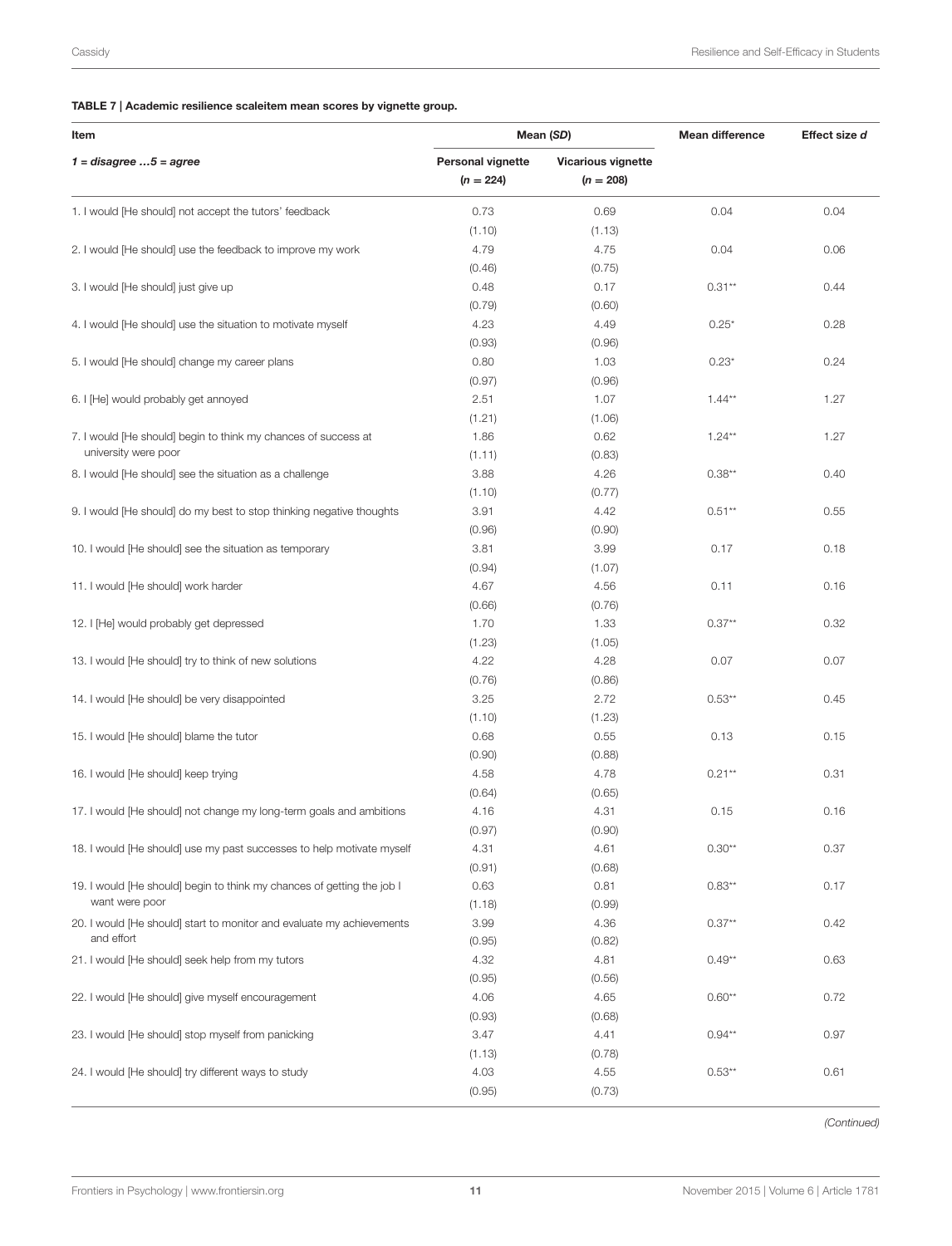#### TABLE 7 | Continued

| Item                                                                  |                                         | Mean (SD)                                | <b>Mean difference</b> | Effect size d |
|-----------------------------------------------------------------------|-----------------------------------------|------------------------------------------|------------------------|---------------|
| $1 = distance$ $5 = agree$                                            | <b>Personal vignette</b><br>$(n = 224)$ | <b>Vicarious vignette</b><br>$(n = 208)$ |                        |               |
| 25. I would [He should] set my own goals for achievement              | 4.15                                    | 4.50                                     | $0.35***$              | 0.45          |
|                                                                       | (0.83)                                  | (0.74)                                   |                        |               |
| 26. I would [He should] seek encouragement from my family and friends | 3.67                                    | 4.43                                     | $0.76**$               | 0.69          |
|                                                                       | (1.34)                                  | (0.81)                                   |                        |               |
| 27. I would [He should] try to think more about my strengths and      | 4.09                                    | 4.59                                     | $0.50**$               | 0.65          |
| weaknesses to help me work better                                     | (0.86)                                  | (0.66)                                   |                        |               |
| 28. I would [He should] feel like everything was ruined and was going | 1.52                                    | 0.92                                     | $0.60**$               | 0.50          |
| wrong                                                                 | (1.25)                                  | (1.15)                                   |                        |               |
| 29. I would [He should] start to self-impose rewards and punishments  | 2.77                                    | 3.13                                     | $0.35***$              | 0.30          |
| depending on my performance                                           | (1.26)                                  | (1.17)                                   |                        |               |
| 30. I would [He should] look forward to showing that I can improve my | 4.30                                    | 4.58                                     | $0.28**$               | 0.35          |
| grades                                                                | (0.88)                                  | (0.72)                                   |                        |               |

 $*_{p}$  < 0.01  $*_{p}$  < 0.001,  $F_{(1, 430)}$  for univariate tests.



<span id="page-12-0"></span>draw conclusions regarding this aspect of the study. Also, given the differences that emerged between responses to the personal and vicarious case vignettes, those parts of the analysis that combine resilience response data across the vignettes should be treated with caution, focussing instead on analyses presented for the vignettes independently.

# Future Directions

Whilst the lack of consensus that exists in terms of conceptualizing and operationalizing resilience [\(Maclean,](#page-14-34) [2004;](#page-14-34) [Friedland, 2005\)](#page-13-1) is less pronounced within the narrower field of academic resilience (see [Dweck, 2010;](#page-13-10) [Duckworth, 2013;](#page-13-7) [Martin, 2013\)](#page-14-14), it is nonetheless suggested that there are two key areas of development necessary for increased impact of future general and academic resilience research. The first should address how best to capture aspects of resilience in a valid and reliable construct measure or measures. [Grotberg \(1997\)](#page-14-35) for example summarizes the three aspects of resilience as: "I have" (e.g., trusting and loving relationships, encouragement to be independent); "I am" (e.g., proud of myself, responsible, hopeful); and "I can" (e.g., manage my feelings, solve problems). Similarly, caring relationships, good problem solving and intellectual functioning are identified by [Masten and Coatsworth](#page-14-36) [\(1998\)](#page-14-36) as factors promoting competency in individuals faced with adversity. The second area of development should continue to address the issue of identifying key factors and constructs associated with resilience. Discussing building resilience in vulnerable and disadvantage children and young people, [Maclean](#page-14-34) [\(2004\)](#page-14-34) identifies several familiar "qualities" or factors associated with resilience. These include initiative and insight, optimism, intellectual ability, placid temperament, trust, autonomy and decision making, humor, identity, social support, education,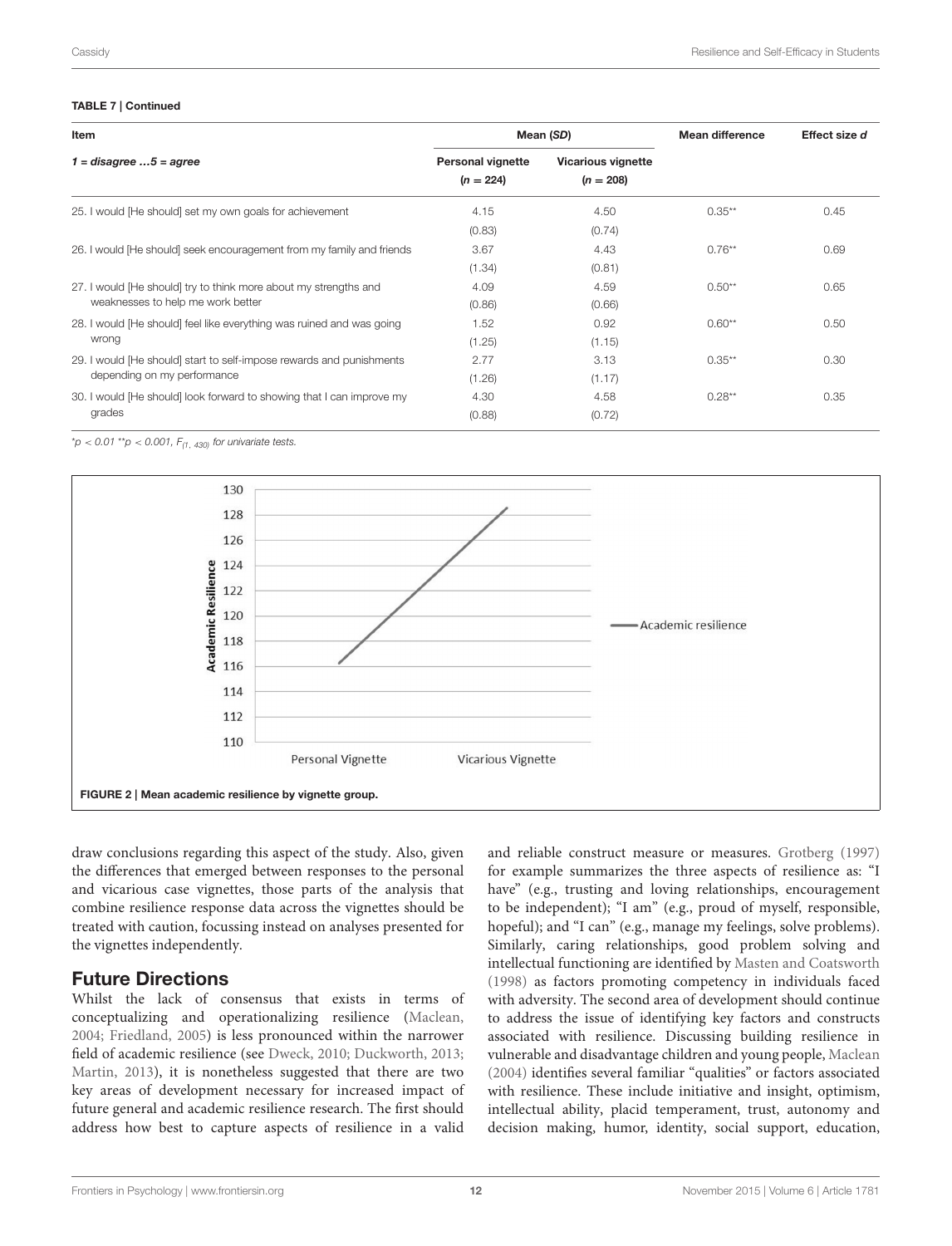attainment, self-esteem and self-efficacy. Maclean goes on to raise the issue of the lack clarity surrounding how practioners can help individuals become more resilient; identifying associated constructs, as [Duckworth's \(2013\)](#page-13-7) and [Dweck's \(2006,](#page-13-9) [2010\)](#page-13-10) have done with their constructs of grit and mindset, will assist the development and implementation of interventions promoting resilience, both in general and academic contexts. Evaluating new interventions is clearly a further avenue for research exploring academic resilience. Other avenues include longitudinal cohort studies examining the predictive value of academic resilience against outcomes including achievement, student satisfaction, retention and wellbeing.

In light of a recent impetus for intrapersonal research in education [\(Network on Intrapersonal Research in Education,](#page-14-37) [2015\)](#page-14-37), future studies should consider examining both interindividual and intra-individual variation in academic resilience. Such studies would reveal the extent to which population data can be generalized to patterns of resilience observed in individual students (and vice-versa), and would be particularly valuable in helping explore process aspects of resilience, as opposed to outcomes measures such as grade point average, in the evaluation of interventions or where adverse situations occur and are timebound. [Windle et al.'s \(2011\)](#page-14-38) description of resilience as the process of negotiating, managing and adapting to significant

#### **REFERENCES**

- <span id="page-13-0"></span>Abiola, T., and Udofia, O. (2011). Psychometric assessment of the Wagnild and Young's resilience scale in Kano, Nigeria. BMC Res. Notes 4:509. doi: 10.1186/1756-0500-4-509
- <span id="page-13-25"></span>Allan, J. F., McKenna, J., and Dominey, S. (2014). Degrees of resilience: profiling psychological resilience and prospective academic achievement in university inductees. Br. J. Guid. Couns. 42, 9–25. doi: 10.1080/03069885.2013. 793784
- <span id="page-13-5"></span>Alva, S. A. (1991). Academic invulnerability among Mexican American students: the importance ofprotective resources and appraisals. Hisp. J. Behav. Sci. 13, 18–34. doi: 10.1177/07399863910131002
- <span id="page-13-17"></span>Bandura, A. (1993). Perceived self-efficacy in cognitive development and functioning. Educ. Psychol. 28, 117–128. doi: 10.1207/s15326985ep2802\_3
- <span id="page-13-13"></span>Bandura, A. (ed.). (1995). Self-efficacy in Changing Societies. New York, NY: Cambridge University Press.
- <span id="page-13-4"></span>Bandura, A. (1997). Self-efficacy: The Exercise of Control. New York, NY: Freeman.
- <span id="page-13-15"></span>Bandura, A., Barbaranelli, C., Caprara, G. V., and Pastorelli, C. (2001). Self-efficacy beliefs as shapers of children's aspirations can career trajectories. Child Dev. 72, 187–206. doi: 10.1111/1467-8624.00273
- <span id="page-13-16"></span>Bandura, A., Pastorelli, C., Barbaranelli, C., and Caprara, G. V. (1999). Self-efficacy pathways to childhood depression. J. Personal. Soc. Psychol. 76, 258–269.
- <span id="page-13-3"></span>Bartley, M., Schoon, M. R., and Blane, M. (2010). "Resilience as an asset for healthy development," in Health Assets in a Global Context, eds A. Morgan, M. Davies, and E. Ziglio (New York, NY: Springer), 101–115.

<span id="page-13-12"></span>Bernard, B. (1993). Fostering resiliency in kids. Educ. Leadersh. 51, 44–48.

- <span id="page-13-18"></span>Bourne, V. (2014). To what extent is mathematical ability predictive of performance in a methodology and statistics course? Can an action research approach be used to understand the relevance of mathematical ability in psychology undergraduates. Psychol. Teach. Rev. 20, 14–27.
- <span id="page-13-14"></span>Cassidy, S. (2012). Exploring individual differences as determining factors in student academic achievement in higher education. Stud. High. Educ. 37, 793–810. doi: 10.1080/03075079.2010.545948
- <span id="page-13-20"></span>Cassidy, S., and Eachus, P. (2002). "The development of the General academic selfefficacy (GASE) scale," in Paper presented at the British Psychological Society Annual Conference (Blackpool).

sources of stress or trauma emphasizes the importance of adopting such a process-focused view of resilience.

# CONCLUSIONS

The present study sought to identify factors that contribute, in a meaningful way, to academic resilience and to examine how such factors influence specific, and meaningful, responses to academic adversity. Consistent with previous studies [\(Hamill, 2003;](#page-14-3) Martin and Marsh, [2006\)](#page-14-19), findings presented support ASE as predictive of academic resilience and go beyond earlier studies in identifying specific examples of responses to academic adversity, where lower and higher self-efficacy students respond in a differentially adaptive manner. As such, it is suggested that self-efficacy training, already shown to be effective in an educational context [\(Siegle and McCoach, 2007\)](#page-14-39), offers one approach to building academic resilience in students. Illustrating how self-efficacy influences specific responses to adversity, and the propensity to advocate greater resilience for peers facing adversity, should form another—metacognitive—aspect of resilience building for students. As [Martin and Marsh \(2006\)](#page-14-19) have stated, identifying the specific facets comprising academic resilience will support an enhanced and more targeted approach to interventions aimed at enabling students to cope with the demands of academic life.

- <span id="page-13-21"></span>Cattell, R. B. (1966). The scree test for the number of factors. Multivariate Behav. Res. 1, 245–276. doi: 10.1207/s15327906mbr0102\_10
- <span id="page-13-24"></span>Cohen, J. (1988). Statistical Power Analysis for the Behavioral Sciences, 2nd Edn. Hillsdale, NJ: Lawrence Earlbaum Associates.
- <span id="page-13-7"></span>Duckworth, A. (2013). The key to success? Grit. Ted Talks Education: Interactive transcript. Available online at: [http://www.ted.com/talks/angela\\_](http://www.ted.com/talks/angela_lee_duckworth_the_key_to_success_grit?language=en) [lee\\_duckworth\\_the\\_key\\_to\\_success\\_grit?language=en](http://www.ted.com/talks/angela_lee_duckworth_the_key_to_success_grit?language=en)
- <span id="page-13-6"></span>Duckworth, A. L., Peterson, C., Matthews, M. D., and Kelly, D. R. (2007). Grit: perseverance and passion for long-term goals. J. Pers. Soc. Psychol. 9, 1087–1101. doi: 10.1037/0022-3514.92.6.1087
- <span id="page-13-8"></span>Duckworth, A. L., and Quinn, P. D. (2009). Development and validation of the Short Grit Scale (Grit-S). J. Pers. Assess. 91, 166–174. doi: 10.1080/00223890802634290
- <span id="page-13-9"></span>Dweck, C. S. (2006). Mindset: The New Psychology of Success. New York, NY: Random House.
- <span id="page-13-10"></span>Dweck, C. S. (2010). Mind-sets and equitable education. Principal Leadersh. 10, 26–29.
- <span id="page-13-19"></span>Eachus, P. (1993). Development of the health student self-efficacy scale. Percept. Mot. Skills 77:670. doi: 10.2466/pms.1993.77.2.670
- <span id="page-13-11"></span>Farrington, C. A., Roderick, M., Allensworth, E. A., Nagaoka, J., Johnson, D. W., Keyes, T. S., et al. (2012). Teaching Adolescents to Become Learners: The Role of Noncognitive Factors in Academic Performance—A Critical Literature Review. Chicago: Consortium on Chicago School Research.
- <span id="page-13-23"></span>Farrington, D. P., and Loeber, R. (2000). Some benefits of dichotomization in psychiatric and criminological research. Crim. Behav. Ment. Health 10, 100–122. doi: 10.1002/cbm.349
- <span id="page-13-22"></span>Field, A. (2014). Discovering Statistics using IBM SPSS Statistics, 4th Edn. London: Sage.
- <span id="page-13-1"></span>Friedland, N. (2005). "Introduction – The 'elusive' concept of social resilience," in The Concept of Social Resilience, eds N. Friedland, A. Arian, A. Kirschnbaum, A. Karin, and N. Fleischer (Haifa: The Technion. Samuel Neaman Institute, 7–10.
- <span id="page-13-2"></span>Garmezy, N., and Masten, A. S. (1991). "The protective role of competence indicators in children at risk," in Life-span Developmental Psychology: Perspectives on Stress and Coping, eds E. M. Cummings, A. L. Greene, and K. H. Karraker (Hillsdale, NJ: Erlbaum), 151–174.